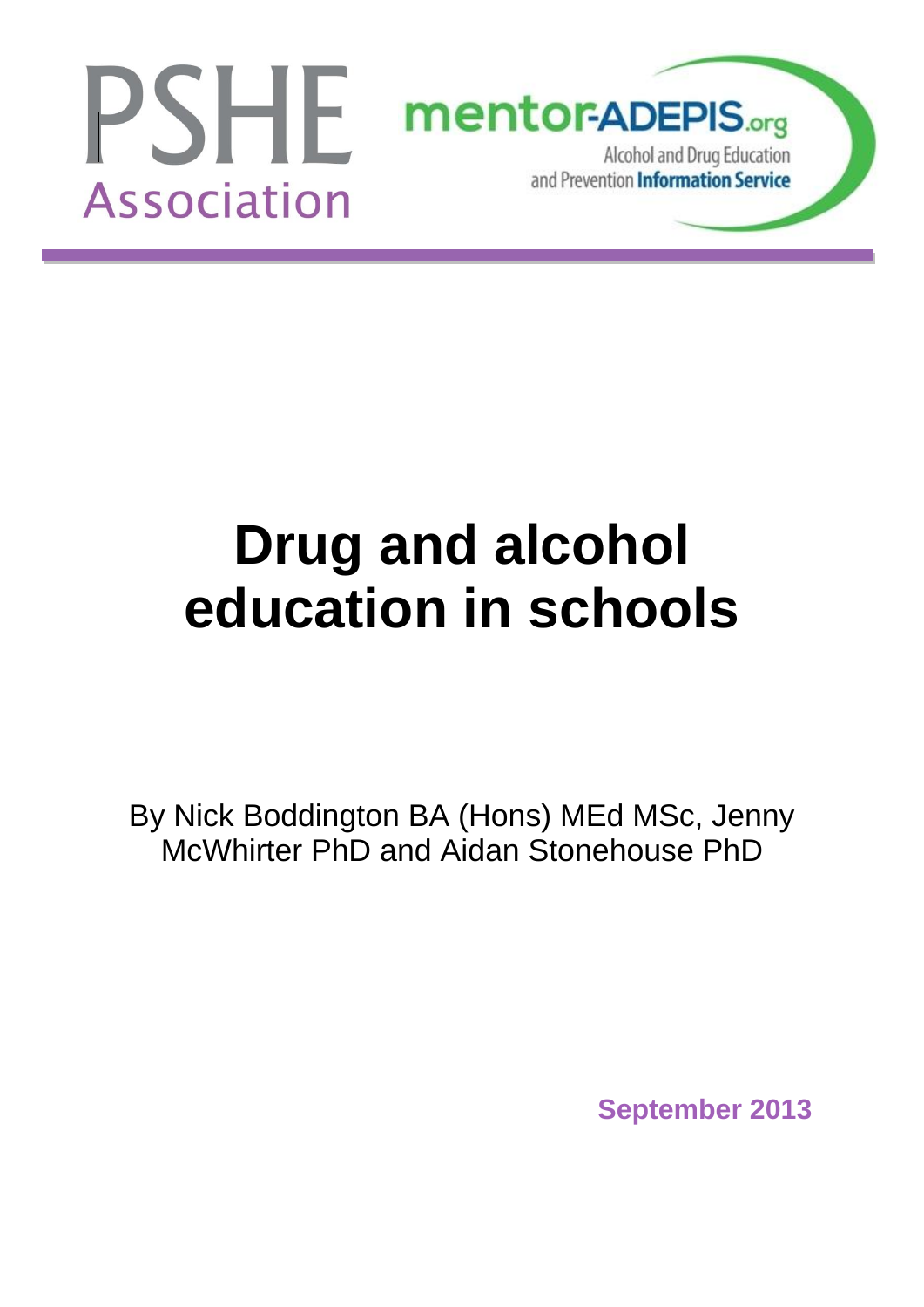### **Executive summary**

This research is based on a detailed online survey of respondents from 288 schools, and 20 follow-up phone interviews conducted with respondents from a range of primary and secondary settings. It was commissioned to inform the development of the Alcohol and Drug Education and Prevention Information Service (ADEPIS) and its support for schools.

### **Key findings**

- Drug and alcohol education provision remains inconsistent in delivery across educational establishments within England.
- Primary school settings remain less confident in their ability to access effective resources and to provide best practice in drug and alcohol education provision. A fifth of respondents from primary schools (19%) felt they had little access to effective resources for teaching drug and alcohol education.
- Four-fifths (81%) of all respondents said they would like more classroom resources for drug and alcohol education.
- While elements of good practice exist throughout educational settings, assessment and evaluation, continuity in learning and quality assurance of resources and external support remain weaker areas.
- While there are numerous examples of excellent PSHE/drug and alcohol education teaching, overall many practitioners continue to feel constrained by a lack of curriculum time to build continuous learning, and gaps in finance for resources and staff training.
- Staying up-to-date on information and resources around drugs represents a particular concern for teachers, especially in secondary settings.
- Interview discussions reveal that practitioners continue to require advice on how to interact with parents around drug and alcohol education, particularly in primary settings.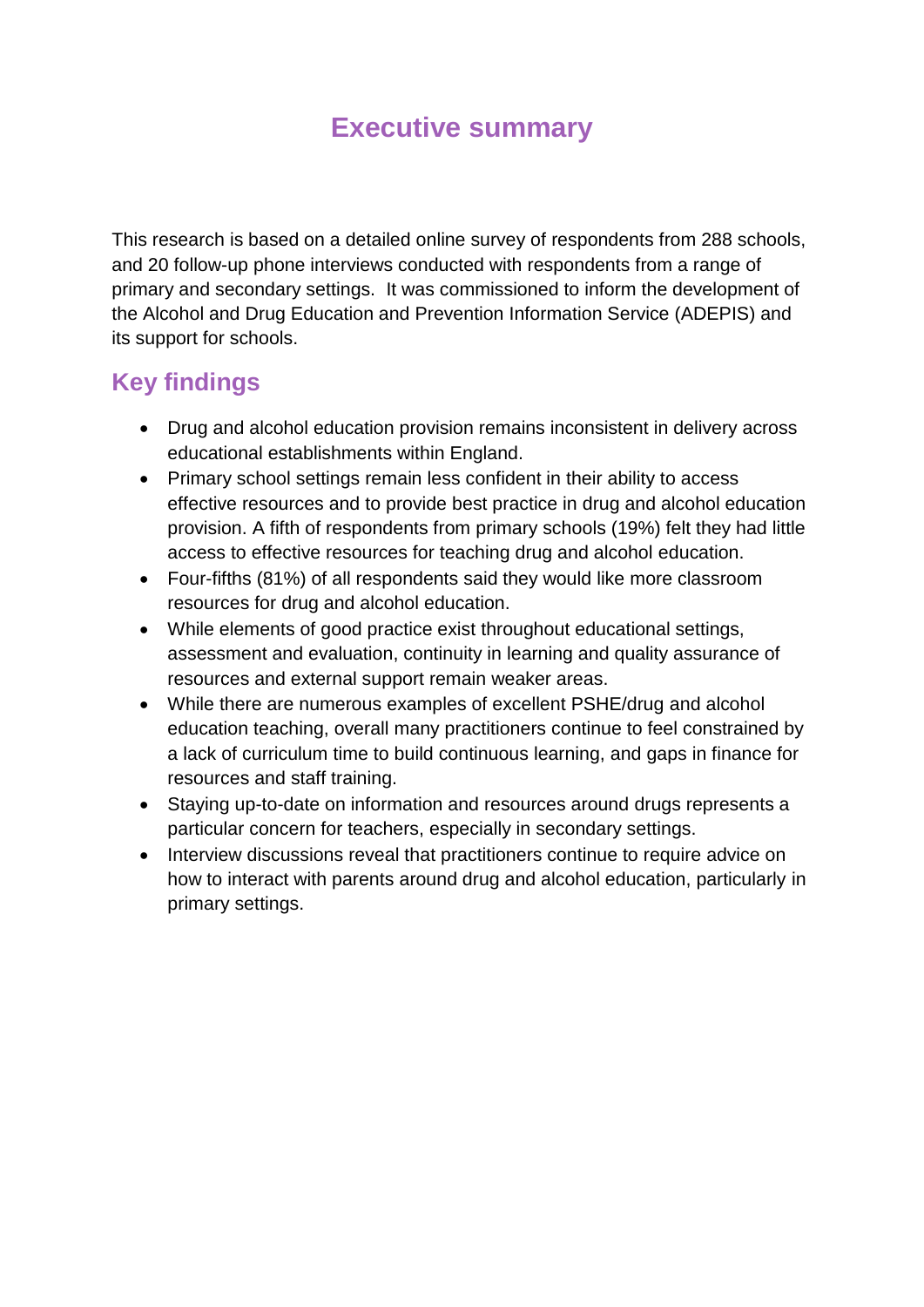## **Full Report**

### **Background**

The Alcohol and Drug Education and Prevention Information Service (ADEPIS) is a project funded by the Department for Education and run by the drug prevention charity Mentor, in partnership with DrugScope and Adfam. This report details research carried out by the PSHE Association, on behalf of Mentor, to inform the project's support for schools. It covers schools' current practice, how they choose and use resources for drug and alcohol education, the support that is currently available to them and perceived gaps. It will be of interest to all those working with schools around drug and alcohol education.

### **Methodology**

This research is based on a detailed online survey about drug and alcohol education consisting of both closed and open responses and completed by 288 participants between the  $3^{rd}$  June and the  $24^{th}$  June 2013. Respondents were sourced through the PSHE Association"s mailing lists and other means: 16% of respondents were neither paid members nor subscribed to the Association"s general mailing list. Respondents were based within a range of settings within primary, secondary and special educational needs institutions and were located nationally throughout England"s regions.

In interpreting the findings, it needs to be remembered that this is not a random sample. There was considerable variation in schools" practice and how confident teachers were in providing drug and alcohol education. However, if anything the findings may give an over-optimistic picture of the resources schools commit to drug education within PSHE. It should also be noted that while the research covers provision within science lessons (where, unlike PSHE education, drug education is a statutory part of the curriculum), this is from the perspective of PSHE teachers rather than science teachers.

The research also draws upon twenty follow-up phone interviews conducted with respondents selected to reflect a range of primary and secondary settings including maintained schools, academies, independent schools and special educational needs institutions, as well as geographical diversity and confidence in current provision of drug education.

### **Type of school in which participants were based**

Participants were spread fairly evenly across a range of institution sizes from 1-200 pupils to 1400+ pupils. They were further based within a variety of settings:

156 respondents (55%) worked within secondary settings.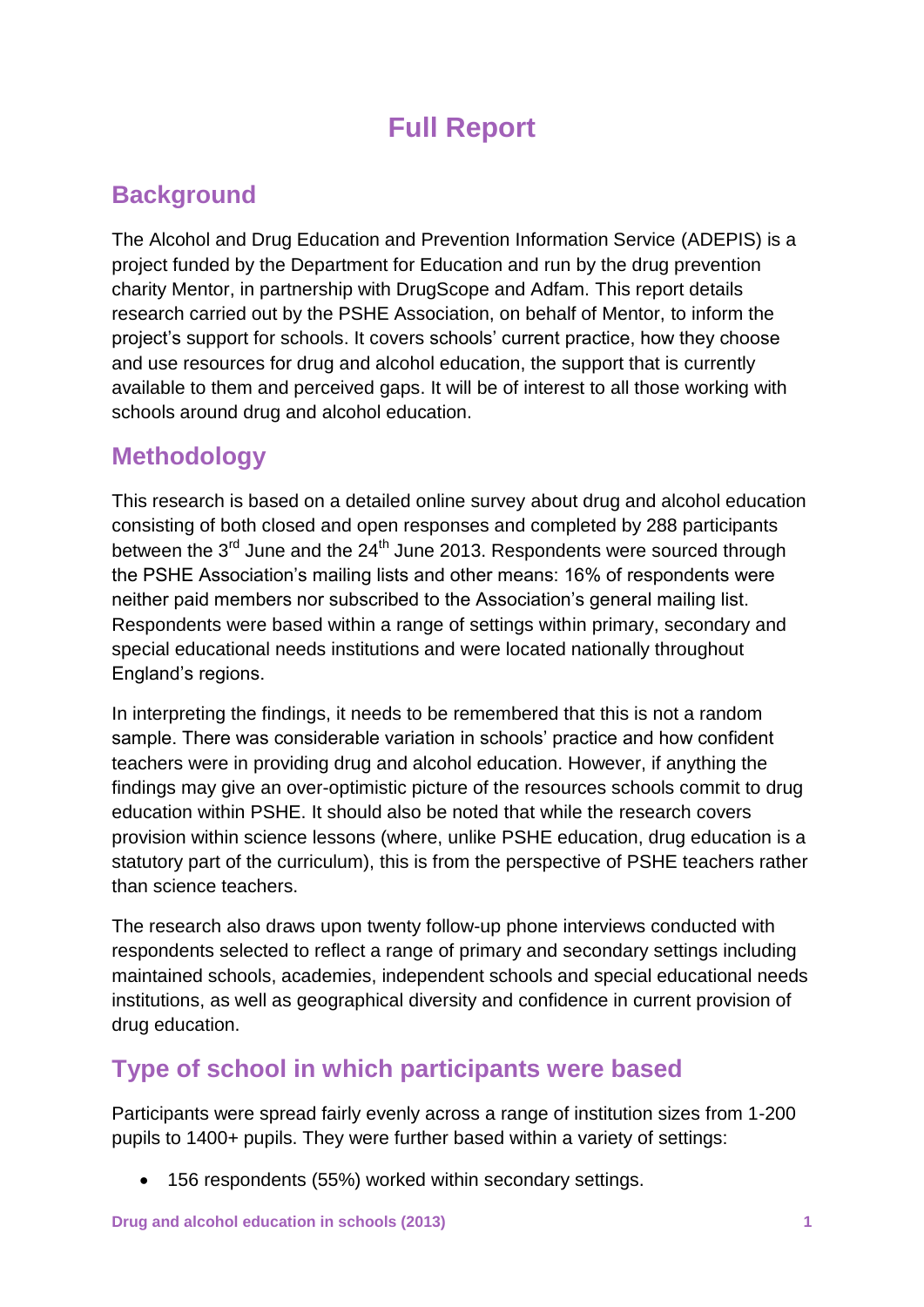- 70 respondents (25%) were based within primary institutions.
- 16 respondents (6%) worked in primary + secondary schools.
- 9 respondents (3%) worked in infant schools.
- 6 respondents (2%) were based in middle schools.
- 6 respondents (2%) were based in further education colleges.
- 12 respondents (4%) were based in pupil referral units.
- 8 respondents (3%) were based in secondary SEN settings.

### **Geographical distribution of participants**

Asked to supply their postcode, 283 participants responded, facilitating a geographical breakdown of respondent location; as illustrated in the geocode map featured in Figure A below: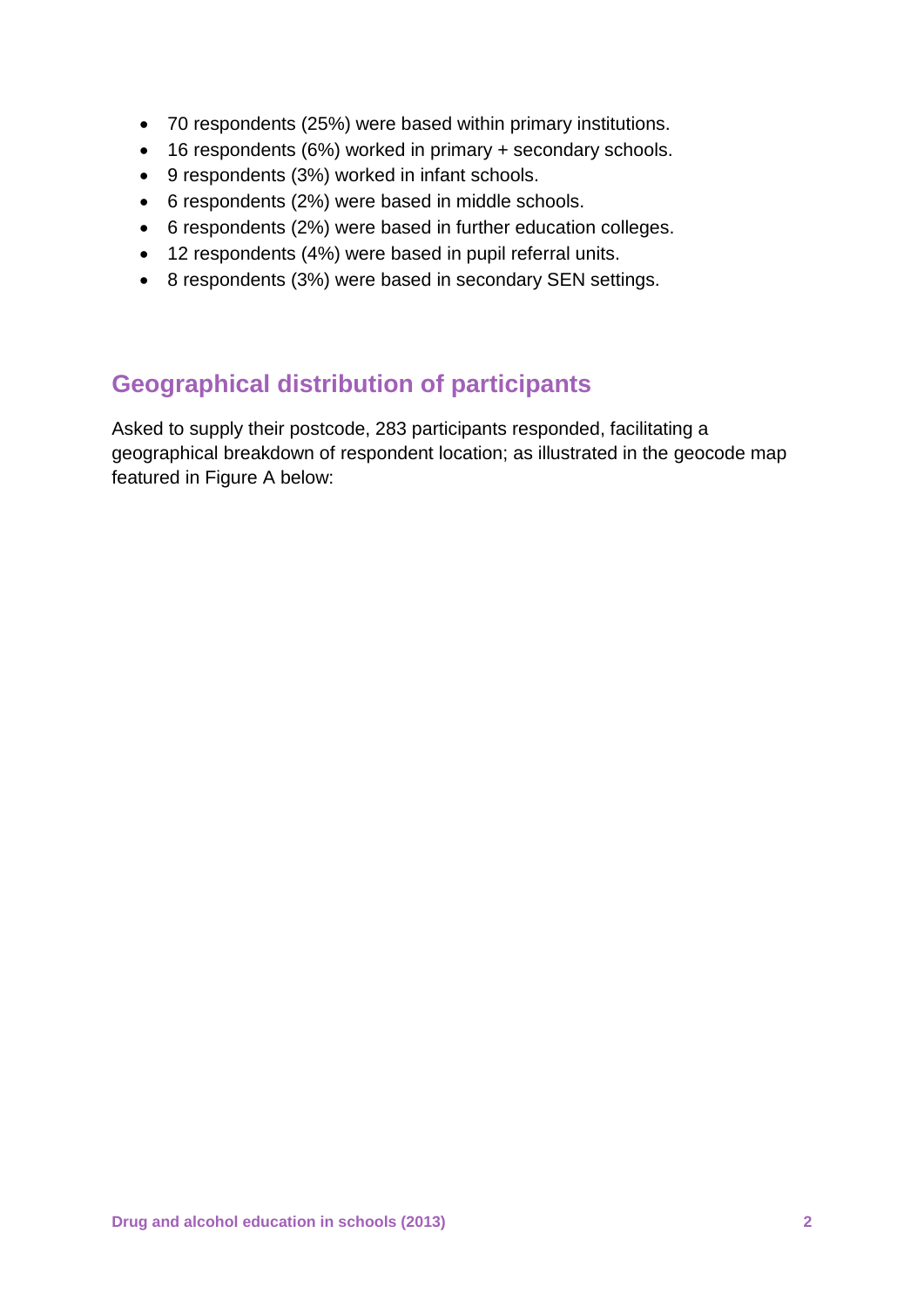

**Fig. A**

### **School drugs policy and the teaching of drug and alcohol education**

The majority of respondents (86%) said that their institution had a whole school drugs policy, compared with just 8% and 7% who answered "No" or "Don"t Know" respectively. While this is positive, information from follow-up interviews suggests that such policies are frequently based on managing incidents. The majority of interview respondents suggested that their whole school policy was designed to assist teachers in understanding guidelines around drug behaviour and safeguarding, rather than providing a holistic scheme for all aspects of drug and alcohol, or PSHE education, throughout the school: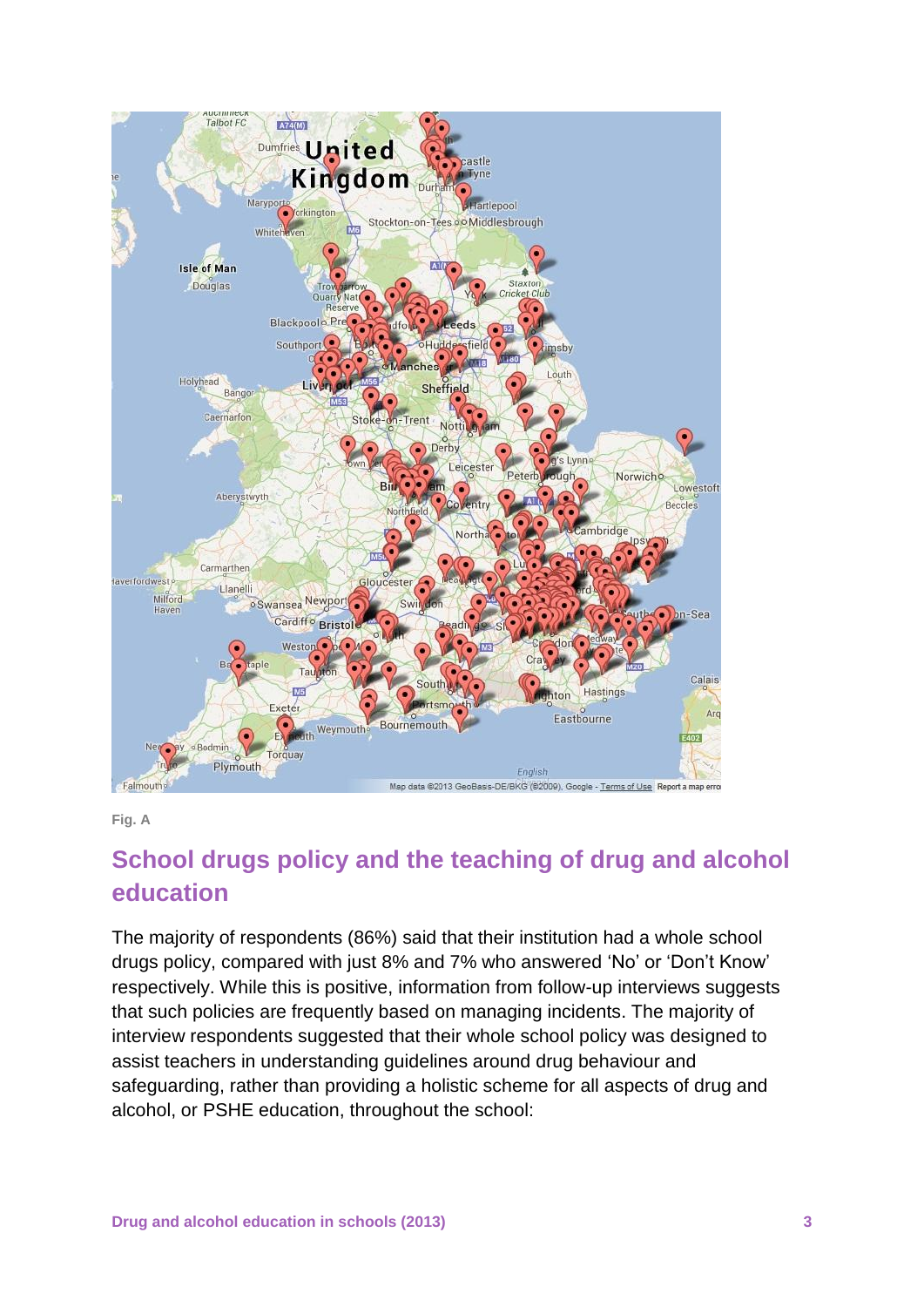*"The school drug policy isn't in the staff handbook…but it is on the online system if people want to look at it. In teaching they would only refer to it if there was a safeguarding issue."*

In addition, where participants did suggest that the whole school policy influenced classroom teaching this process primarily rested on determining in which years or key stages specific drug and alcohol topics should be addressed.

When asked to indicate whether their school provided drug and alcohol education to their pupils 95% responded positively; while just 5% recorded that they did not support any provision. Of the 12 respondents who did not offer provision, 5 were based in infant or primary schools, 2 were based in primary and secondary schools, and the rest were associated with a range of settings including secondary, special educational needs, pupil referral unit and further education.

#### **Constraints on teaching**

Participants identified three key overall constraints in providing effective drug and alcohol education:

Firstly, respondents noted that they lacked curriculum time to deliver effective provision often resulting in a fragmented topic-style approach, preventing continuous learning. The varying levels of importance placed on drug and alcohol education within schools often impacted on how many hours of teaching PSHE coordinators or other teachers were able to secure for drug and alcohol education provision. As one respondent noted:

*"The most important aspect which could be improved would be curriculum time. Resources aren't really the problem and it's not about staff competence, it's about having enough to time build effective teaching and experience."*

Secondly, some interview participants indicated that their schools lacked the financial capacity necessary to secure good external resources of support:

*"It is hard to find funding to bring in outside speakers and it is sometimes also hard to afford good resources. For example, we bought a drug box which has been really useful as it is hands-on and engages the children but it was also incredibly expensive."*

Finally, respondents noted that drug and alcohol education, and PSHE more generally was often delivered by non-specialist teachers resulting in varying levels of confidence and preventing continuous learning for pupils and development of teaching experience for staff:

*"The real barrier that effective (drug and alcohol) teaching faces within the school is that it is not delivered through a PSHE team which leads to a huge variety in delivery. There are 8 tutors in a year team so the delivery can be varied even within one year. Also tutors move with the year group so every year they confront something new and have to teach a new topic."*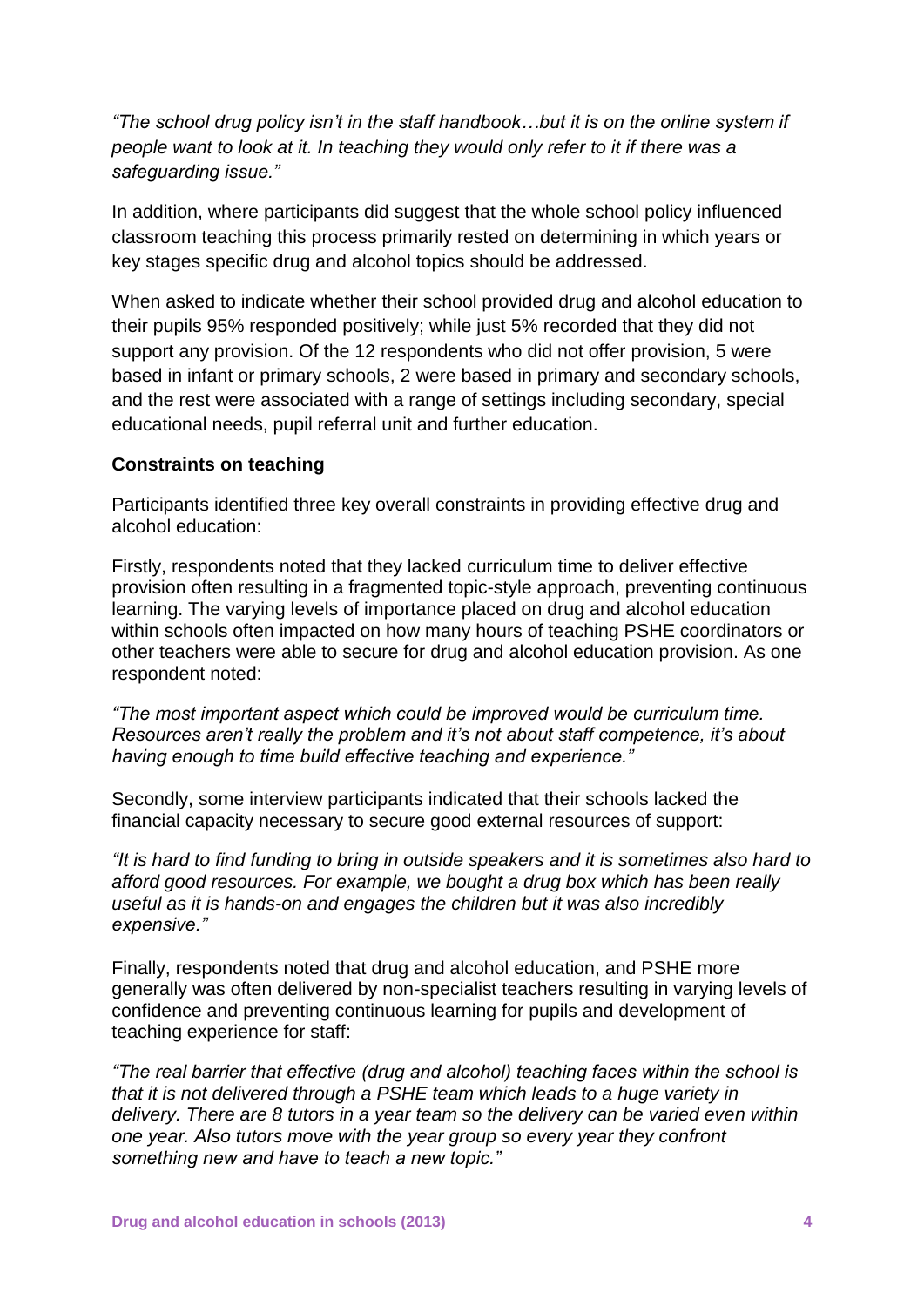### **Drug and alcohol education by key stage**

This section considers two key questions: in what key stages are alcohol and drug education most often delivered? And how is drug and alcohol education offered within these key stages?

### **Key stage in which drug and alcohol education is delivered**

Figure B shows the proportion of schools providing drug education at each key stage (excluding those who weren"t catering for that key stage).



Unsurprisingly, during primary education, pupils are most likely to receive drug education during Years 5 and 6. However a quarter of schools surveyed providing education at Key Stage 2 did not provide drug education during these years. Looking in more detail at these 28 schools, they included four primary schools that had already provided drug education, 15 schools who waited until Key Stage 3, and one until Key Stage 4, to start drug education, and the remainder of schools did not provide drug education at all.

Data derived from open comment responses and follow-up interviews suggests that among primary school respondents drug and alcohol education was not expected to start until Key Stage 2, and particularly in the upper part of that key stage. There was a fear of teaching children more "than they already know" and consequently earlier drug and alcohol provision focuses on using medicines safely. As one respondent noted:

*"As a Key Stage 1 school, our provision is mainly concerned with keeping safe: e.g., safe use of medicines. Obviously this is a basis for building on at further key stages with drugs and alcohol education."*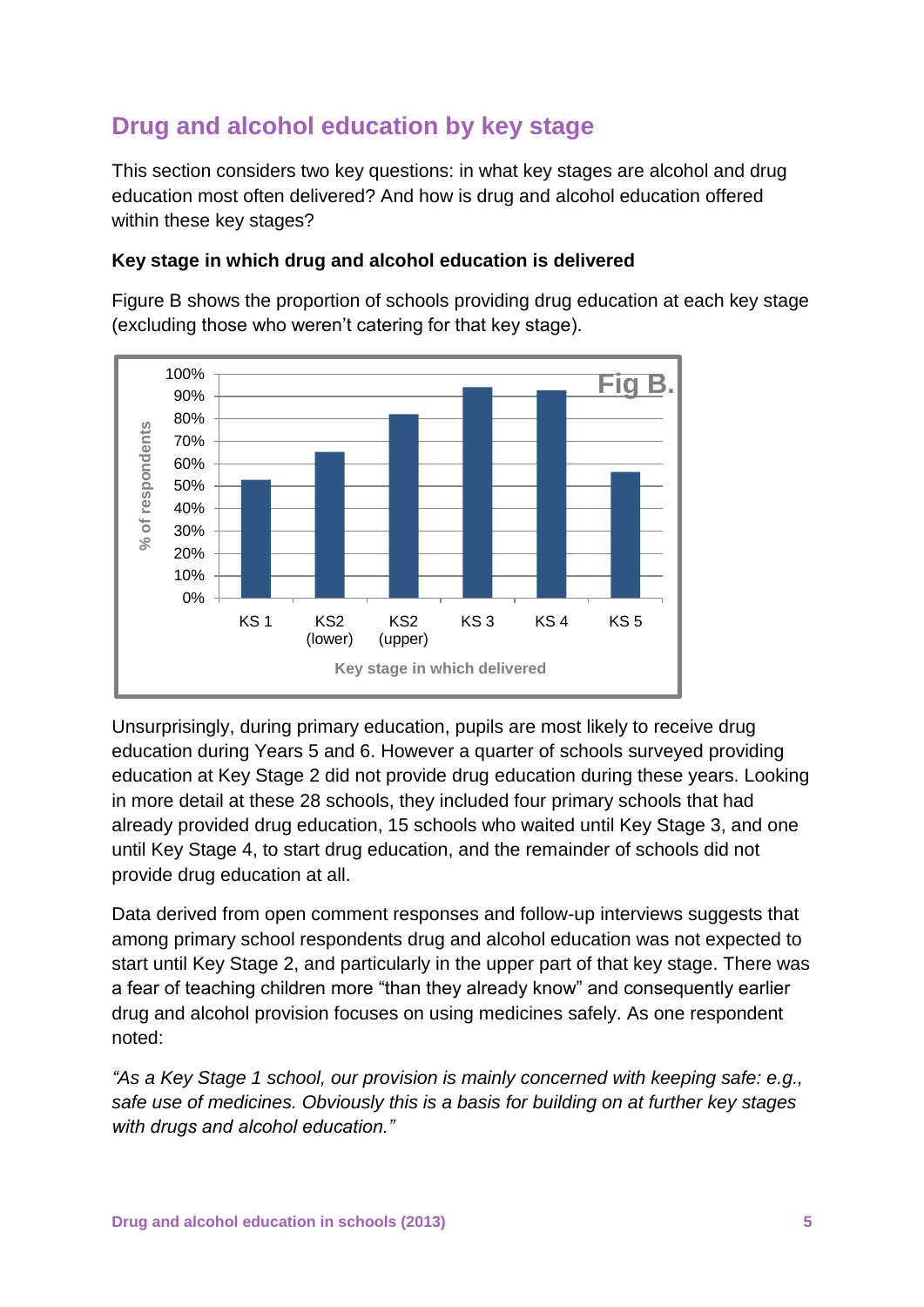The majority of secondary schools provided drug education during both Key Stage 3 and 4. At both stages, the minority (around 10%) which did not teach drug and alcohol education were divided into about half which did not teach it at all and half which taught at one key stage but not the other. Drug and alcohol education is less prevalent at Key stage 5, however, where only half of schools offered pupils teaching in relation to this subject.





Figure C indicates how many hours were dedicated to drug and alcohol education within each key stage (excluding those who weren't catering for that key stage). It is clear from these data that the further students move up through the key stages, the more hours of drug and alcohol education provision they will receive each year up until Key Stage 5, where provision lessens. For example, at Key Stage 2 (upper) 25% of participants noted that pupils received less than 1 hour of provision compared to 18% of those teaching at Key Stage 3 and 13% of those teaching at Key Stage 4. Similarly, at Key Stage 2 (upper) 30% of respondents indicated that pupils would receive more than 2 hours of provision, as opposed to 37% at Key Stage 3 and 56% at Key Stage 4.

#### **How drug and alcohol education is delivered within each key stage**

Analysis of data relating to this question reveals clearly that PSHE lessons are the primary form of delivery for drug and alcohol education throughout each key stage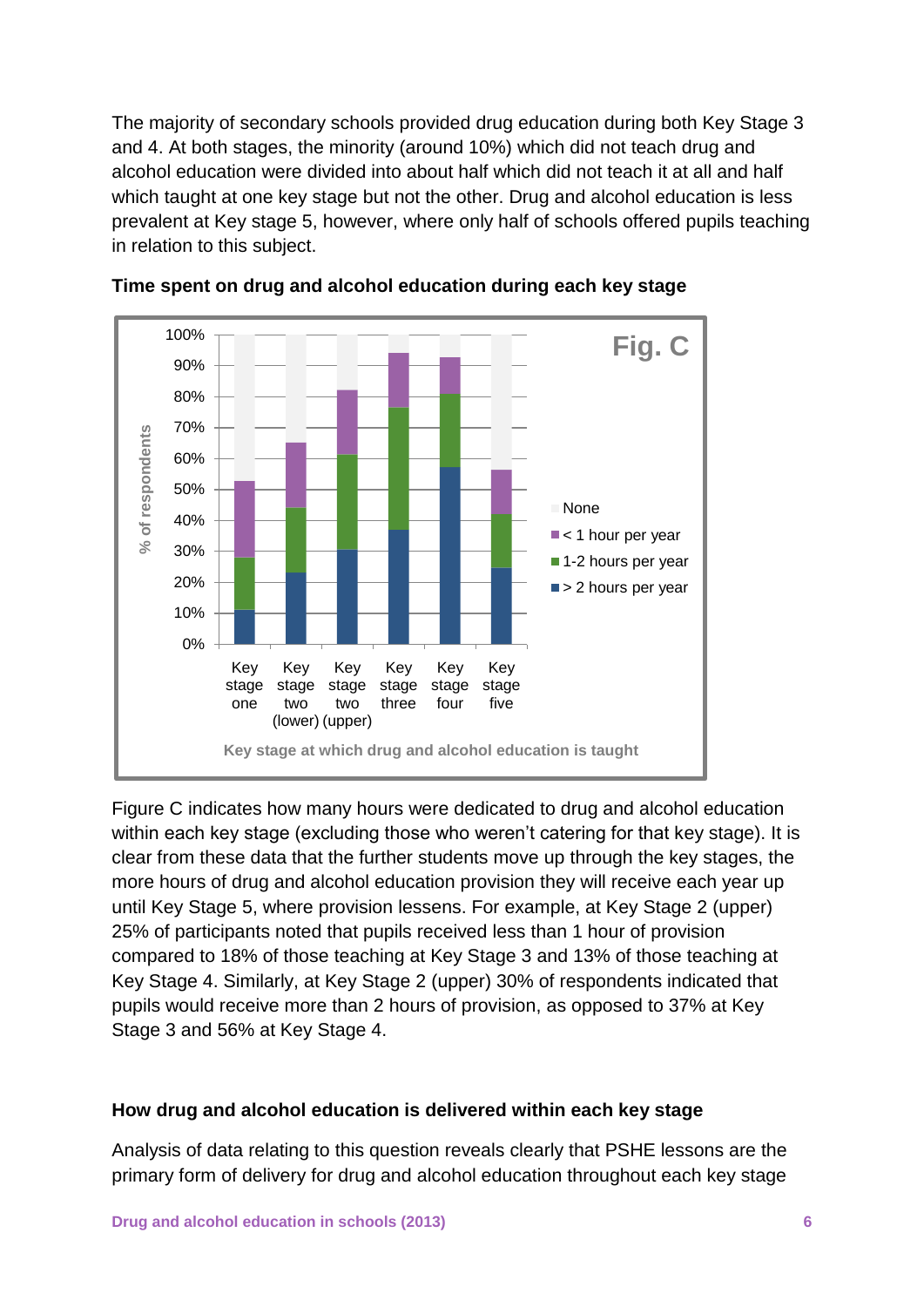

and across all settings. Figure D below shows the percentage for those who answered this question at each key stage who used each form of delivery (so excluding those who provided no drug or alcohol education at that stage).

Science lessons remain the second most popular form of delivery for drug and alcohol education, while targeted provision, drop-down days and assemblies also offered participants opportunities to teach around the topic. With the exception of the oldest pupils, only a very small minority of schools choose to reject PSHE lessons and teach solely through other forms of provision at each key stage; other forms of delivery of drug and alcohol education are therefore used primarily to complement PSHE lessons.

The data also indicates that in Key Stage 3 and Key Stage 4 provision through dropdown days and tutor groups are currently the least popular forms of delivery with less than 30% of respondents selecting these criteria at each key stage.

### **What informs schools' provision of drug and alcohol education?**

Participants were asked to indicate what processes or information had informed their provision of drug and alcohol education. Responses are indicated in Figure E below: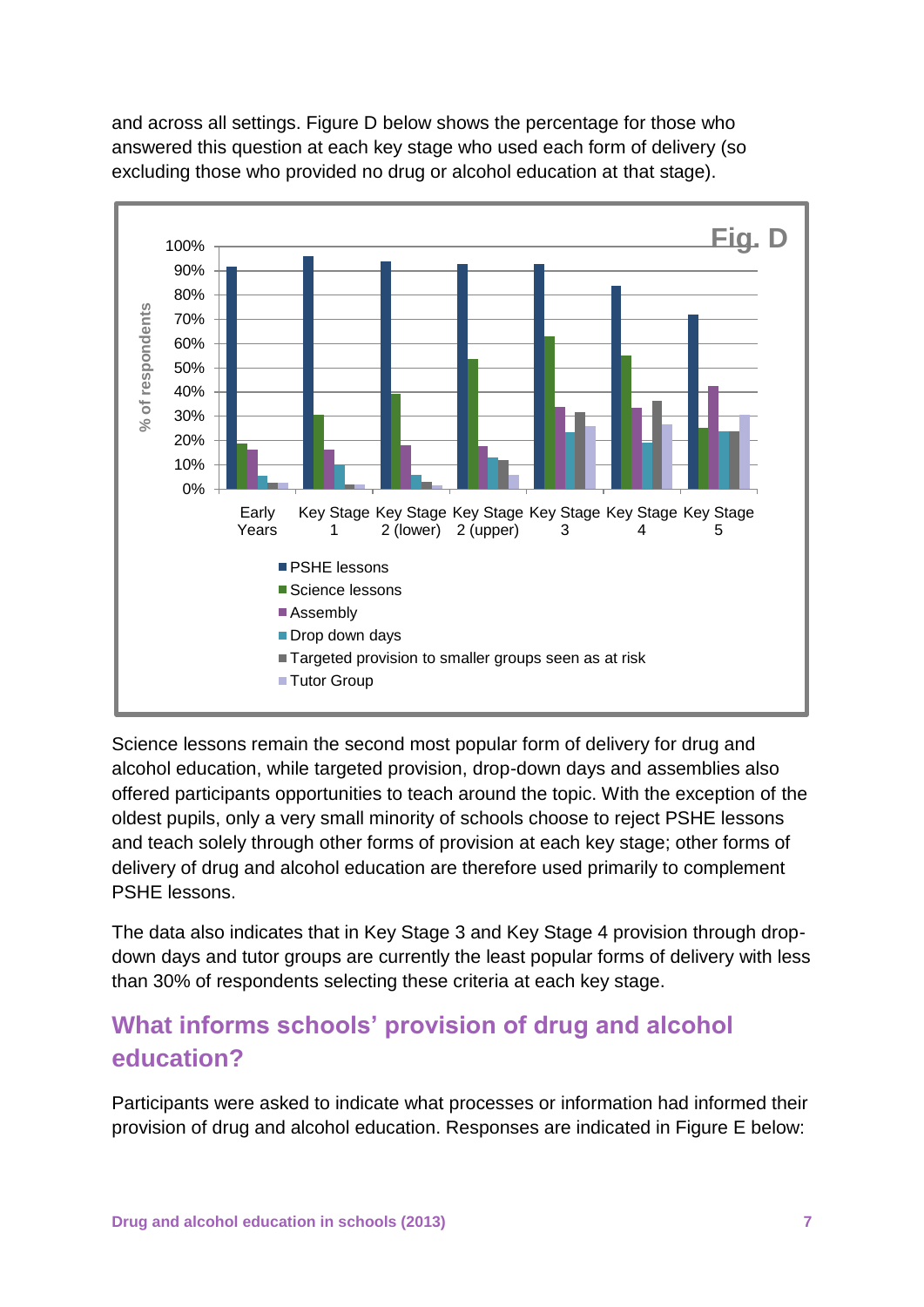

Analysis of these data reveals that across primary and secondary settings informal school knowledge and information on national events are key sources of information when shaping drug and alcohol education. In secondary schools, informal school knowledge was the most important factor informing provision nationally (78%), and information about national events was the second most popular choice (69%).

In primary settings, by slight contrast, information about national events (47%) and informal school knowledge (46%) drew roughly the same number of responses. However, it is clear that both criteria remain significant across all key stages.

Local data was also viewed as an important source of information with 61% of secondary respondents and 34% of primary respondents selecting this option as informing provision.

Incidents among pupils were also essential in shaping provision of drug and alcohol education within secondary settings with 49% of respondents selecting this option, as opposed to 17% of primary participants.

While assessment of pupils' learning remained important across primary (46% of respondents) and secondary (49% of respondents), other targeted information such as surveys of pupil behaviour, class needs analysis, and pupil involvement in evaluating provision remained consistently less significant to participants in shaping their provision.

These data are revealing in underlining wider trends linked to the popularity of anecdotal evidence in informing provision. Anecdotal forms of information derived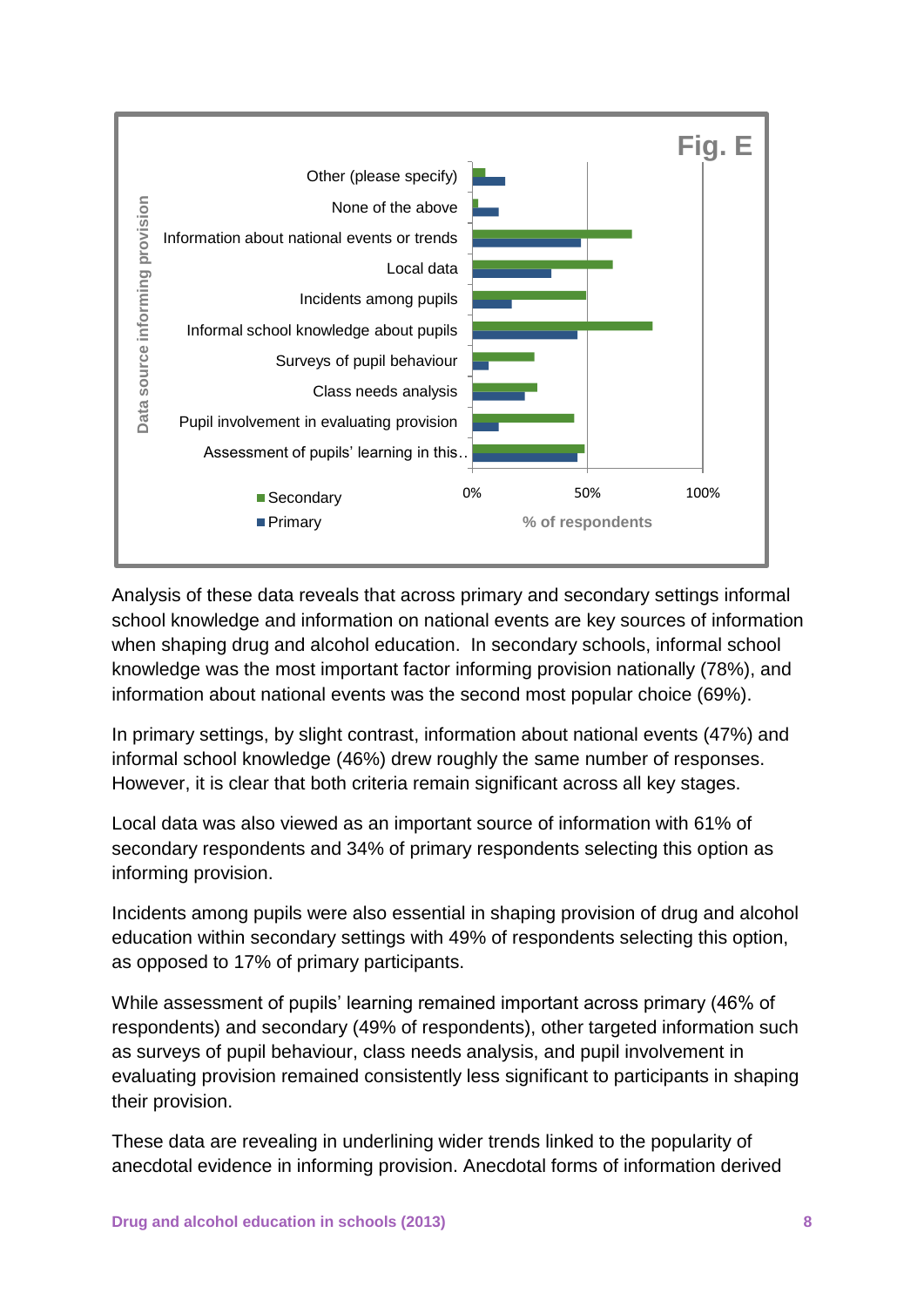from informal school knowledge and information about national events were consistently more popular with respondents in shaping provision than information gathered from assessments relating to their particular school; for example, evidence derived from best practice activities such as assessment of pupil"s learning, pupil involvement in evaluating provision, class needs analysis, and surveys of pupil behaviour. Use of local data indicates some degree of engagement with localised issues and follow-up interviews reveal that drug and alcohol education is at times specifically informed by local events or information delivered to PSHE coordinators by police liaison officers or local authority advisors. For example, one interviewee noted that they would:

*"Work closely with local police to get local data and find out what is happening so that I know what needs to be addressed. I also get information through local councillors who feedback to the school and I can then update teaching as required."*

In these instances extra lessons may be provided to tackle a specific topic. Local data is, however, predominantly used to address localised events or trends, rather than to build or assess pupils" decision making around risky behaviours as a whole.

While there are clearly excellent teachers across the country who are following best practice, overall these results seem to indicate that their remains a lack of importance attributed to assessment of pupil learning and pupil-led evaluation of drug and alcohol education. In addition, the widespread importance of informal school knowledge, raises the possibility that those providing drug and alcohol education are using erroneous and untested information in informing provision. For example, one follow-up interview participant suggested that rural schools did not need to focus on "hard drugs" as pupils would be more naïve and have less contact with drugs and alcohol. While, findings from the Crime Survey for England and Wales (released  $25<sup>th</sup>$  July 2013; Home Office) indicate that drug use is lower in in rural areas the discrepancy may not be as great as teachers assume with 3.1% of respondents to that survey having taken drugs regularly in urban areas as opposed to 1.8% in rural areas.

Questionnaire data combined with detailed analysis of follow-up interviews suggests that there is little consensus among practitioners regarding the importance and practice of assessment and evaluation in drug and alcohol or PSHE learning. For example, surveys of pupil behaviour were used to identify issues within school, rather than to assess learning; while assessment often took the form of informal feedback from students in lieu of monitored assessment.

Finally, it is noticeable that primary schools draw on a much more limited information base, and 11% said their teaching was informed by "none of the above".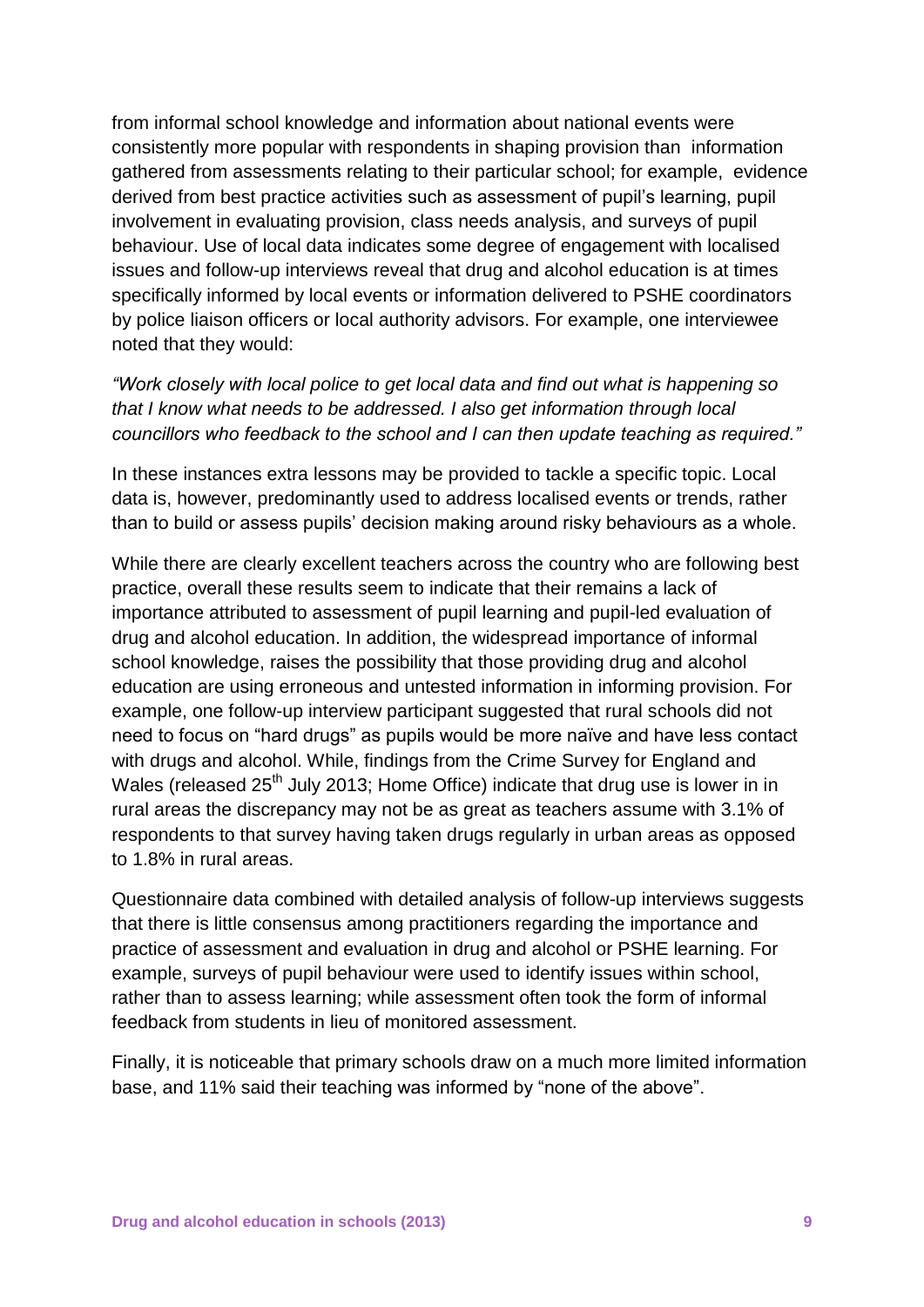### **Teaching resources for drug and alcohol education**

A key component of this research was to determine the current state of drug and alcohol education teaching resources within schools and educational settings. The research intended to discern: what were considered to be the criteria for effective resources; participant access to effective resources; on which topics practitioners most required new resources; what resources were already being used; and where and how resources were both sourced and quality assured.

#### **Criteria for effective teaching resources**

Participants were asked to select up to five criteria that would identify an effective teaching resource. Data gathered indicates that practitioners understand several key themes to be important in determining an effective resource across both primary and secondary settings, as set out in Figure F below:



The two key criteria identified by participants within both primary and secondary settings were that teaching resources should both engage pupils' interest (79% of primary and 89% of secondary respondents), and make pupils think about their attitudes and values (76% of primary and 88% of secondary respondents).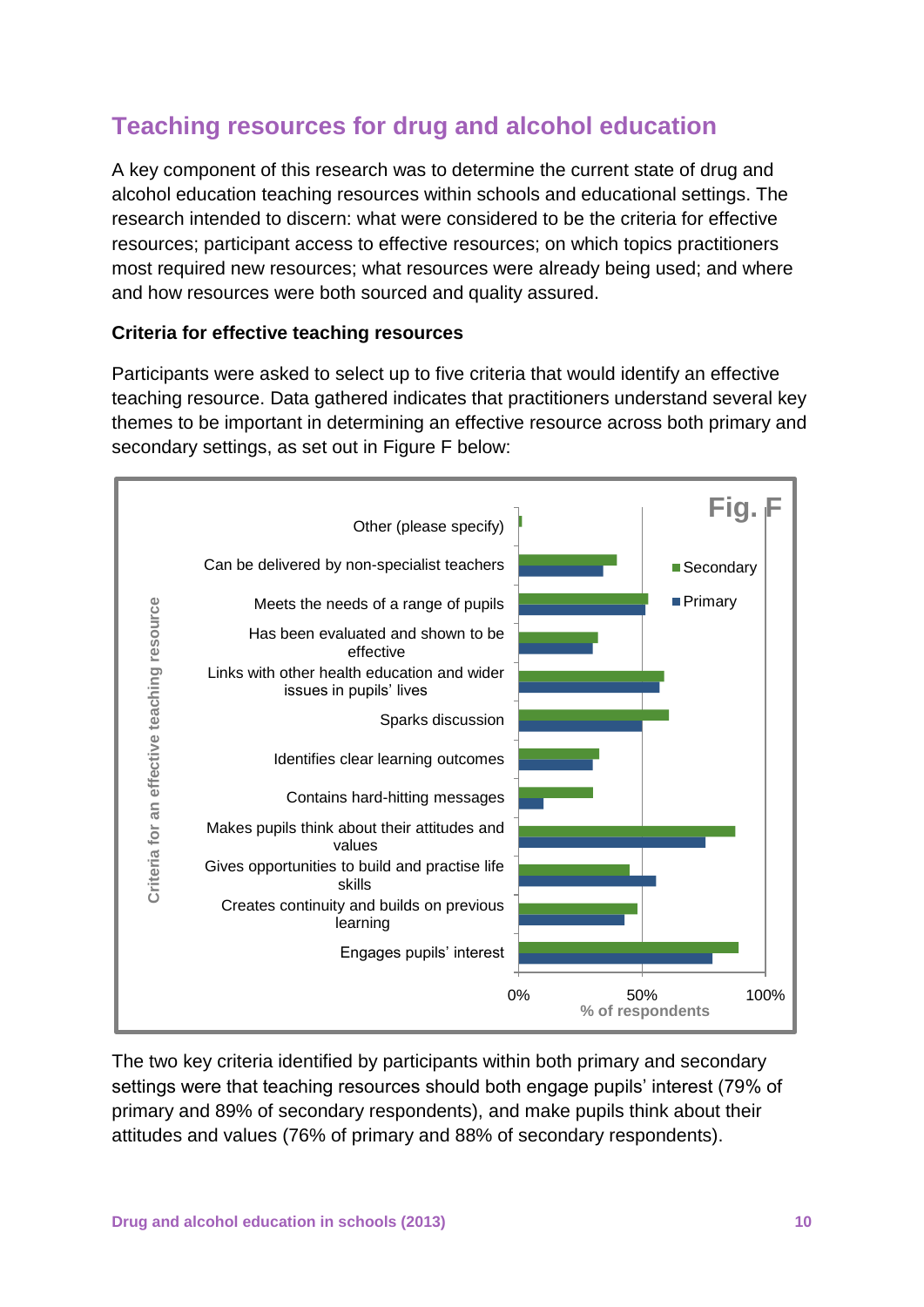In addition, participants across all key stages selected that resources should link with other health education and wider issues (57% primary/59% secondary), and meet the needs of a range of pupils' (51% primary/ 53% secondary).

The notion that a resource should spark discussion was marginally more popular at secondary level (50% primary/61% secondary); while, primary respondents were more likely to feel that a resource should give opportunities to practise life skills (56% primary/43% secondary).

For interviewees' the criteria that a resource should engage pupils' interest and spark discussion were also paramount, with primary respondents and some secondary respondents noting the need for resources to be tactile; for example, some respondents used a Drugs Box purchased from an outside agency or given by a local authority:

*"At a local LEA meeting I was also given a free Drugs Box. I have found this really useful because the kids get to visually see the drugs and read descriptions and the students find it really engaging and informative to be able to actually know what different drugs look like."*

While others wanted resources to be more interactive to encourage student-led participation:

*"It would be nice to have more interactive resources, especially for the whiteboards, but these would need to be affordable. These sorts of resources let students do their own research and make the whole process more engaging and effective."*

Fewer respondents (37% overall) opted for the criterion "Can be delivered by nonspecialists'. Nevertheless, interviewees and comments suggested that mixed confidence amongst teachers in delivering PSHE and drug and alcohol education remains a key issue within schools, and fears were raised in follow-up interviews regarding the provision of drug and alcohol education by non-specialist teachers. As one participant noted:

*"We need to provide a more streamlined approach that is mapped across the whole school from KS1 to KS5. We have some staff who are excellent practitioners, but others are very wary of having to teach PSHE and 'awkward' lesson materials."*

Three in ten respondents from secondary schools thought that an effective teaching resource should 'contain hard-hitting messages'. This is concerning because research has shown that, "fear arousal is…not very effective in changing behaviour, especially amongst the young." Young people may not have experienced ill-health for themselves or within their families and may also present "optimistic bias" leading them to feel removed from hard-hitting scenarios presented to them; "this in turn can lead adults to exaggerate the magnitude of the problem, or to use scare tactics to emphasise the risks." (J. McWhirter, *Personal, Social, Health and Economic education: From theory to practice*: 2009: 13-14).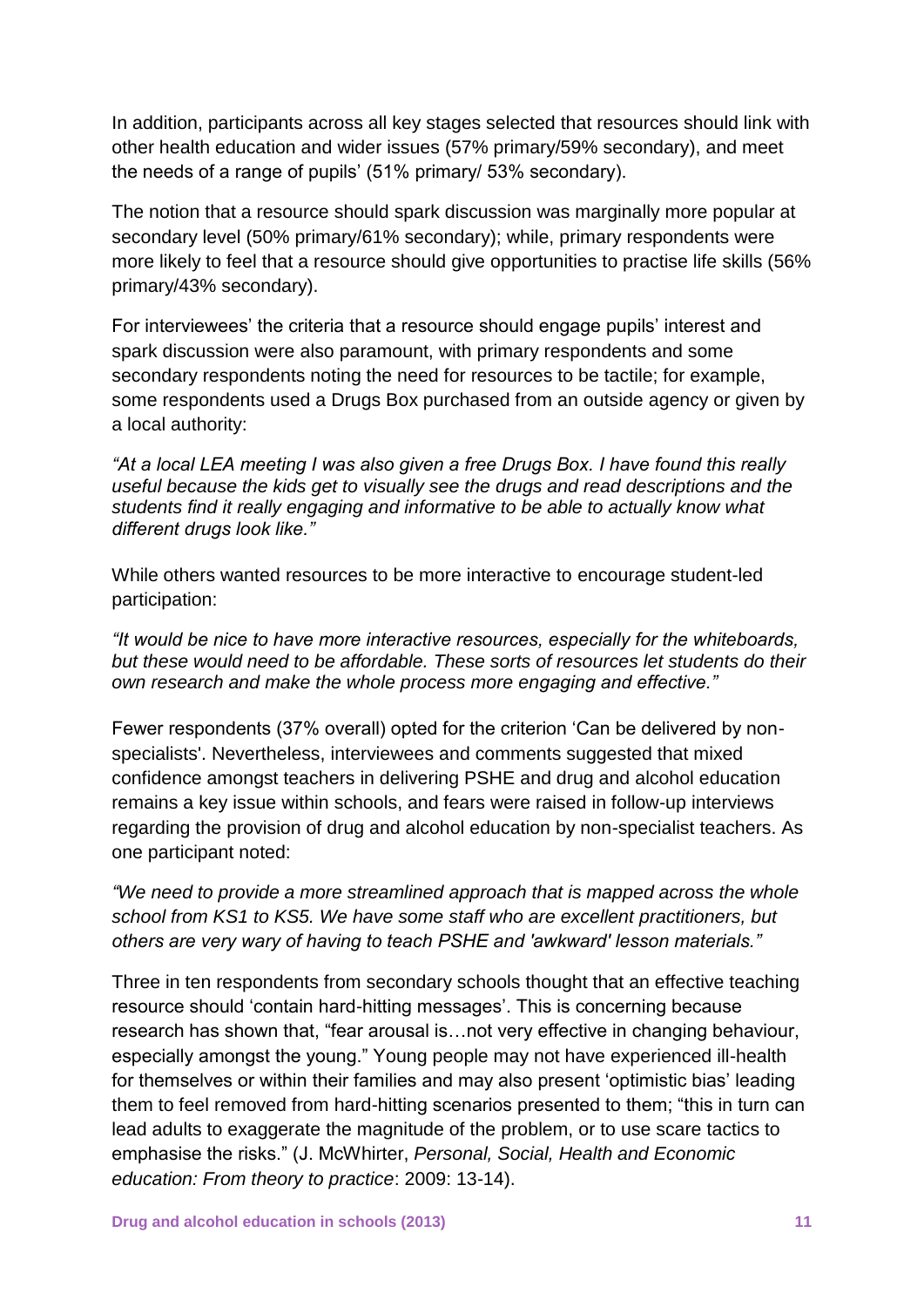In addition, fewer than half of both primary and secondary respondents indicated that an effective resource should create continuity and build upon previous learning. Taken in conjunction with responses regarding provision of drug and alcohol education by key stage and the information used to inform such teaching, these data further suggest that drug and alcohol teaching remains fragmented within schools. Similarly, only a minority of participants indicated that key criteria for an effective resource would be that it was evaluated and shown to be effective.





Figure G indicates that confidence across all key stages is mixed in terms of the ability to access effective resources with no single criteria attaining over 50% of selection from participants. It also suggests that secondary practitioners were more able to access effective resources than their primary counterparts, with threequarters (74%) mostly or always able to access effective resources, compared to 45% of respondents from primary settings. As one primary respondent noted:

*"Lots of resources are for secondary schools. (We) need specialist resources for Key Stage 2 which inform without scaring."*

Overall, these data reflect a key theme emerging from both survey and follow-up interview data, which suggests that primary respondents were less confident in their practice and in accessing effective resources.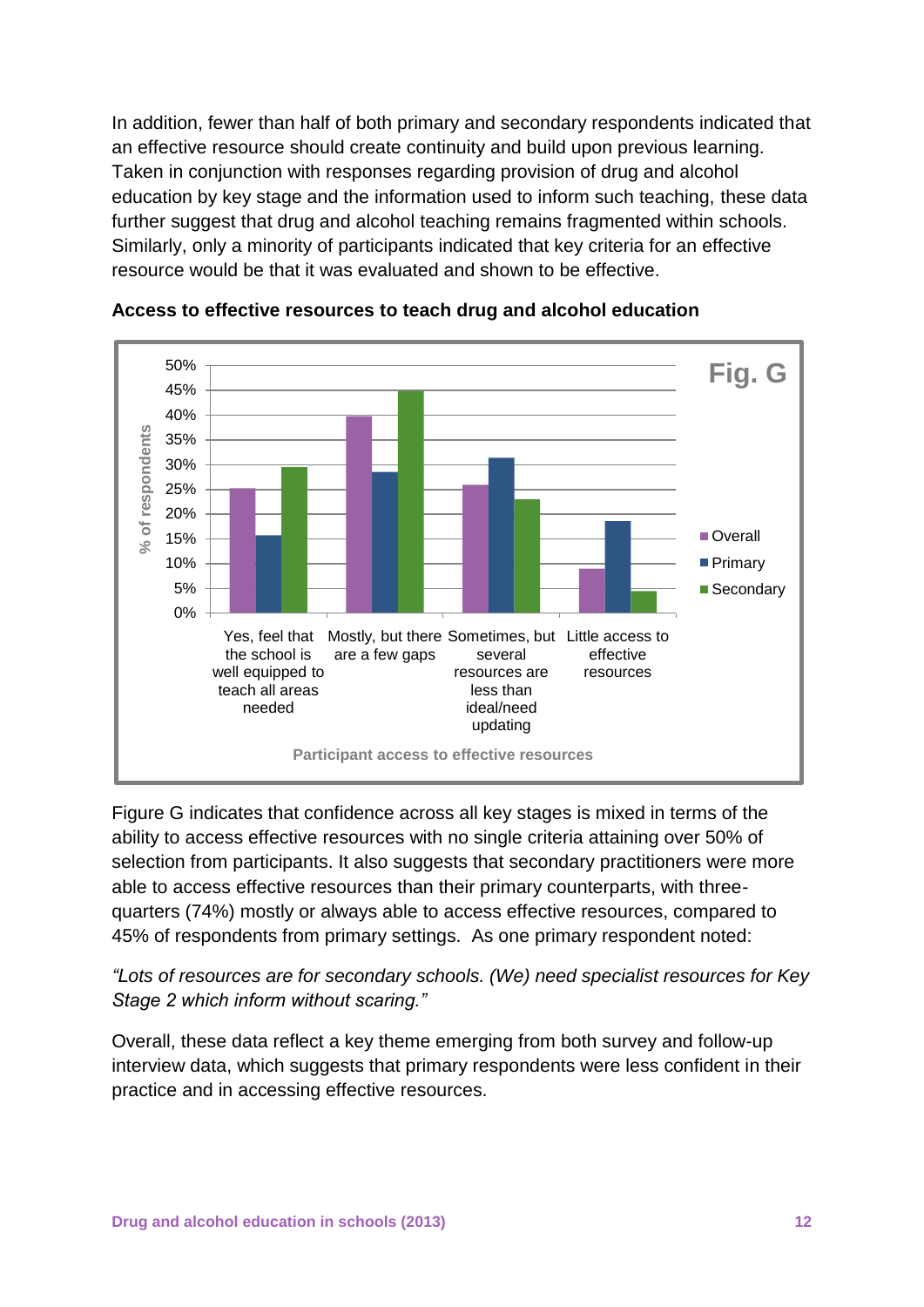### **Key topics for teaching resources**

Following on from identifying effective criteria for teaching resources, participants were asked to select topic areas on which they would particularly welcome drug and alcohol education resources. Here there were significant differences between primary and secondary schools (see Figure H below).

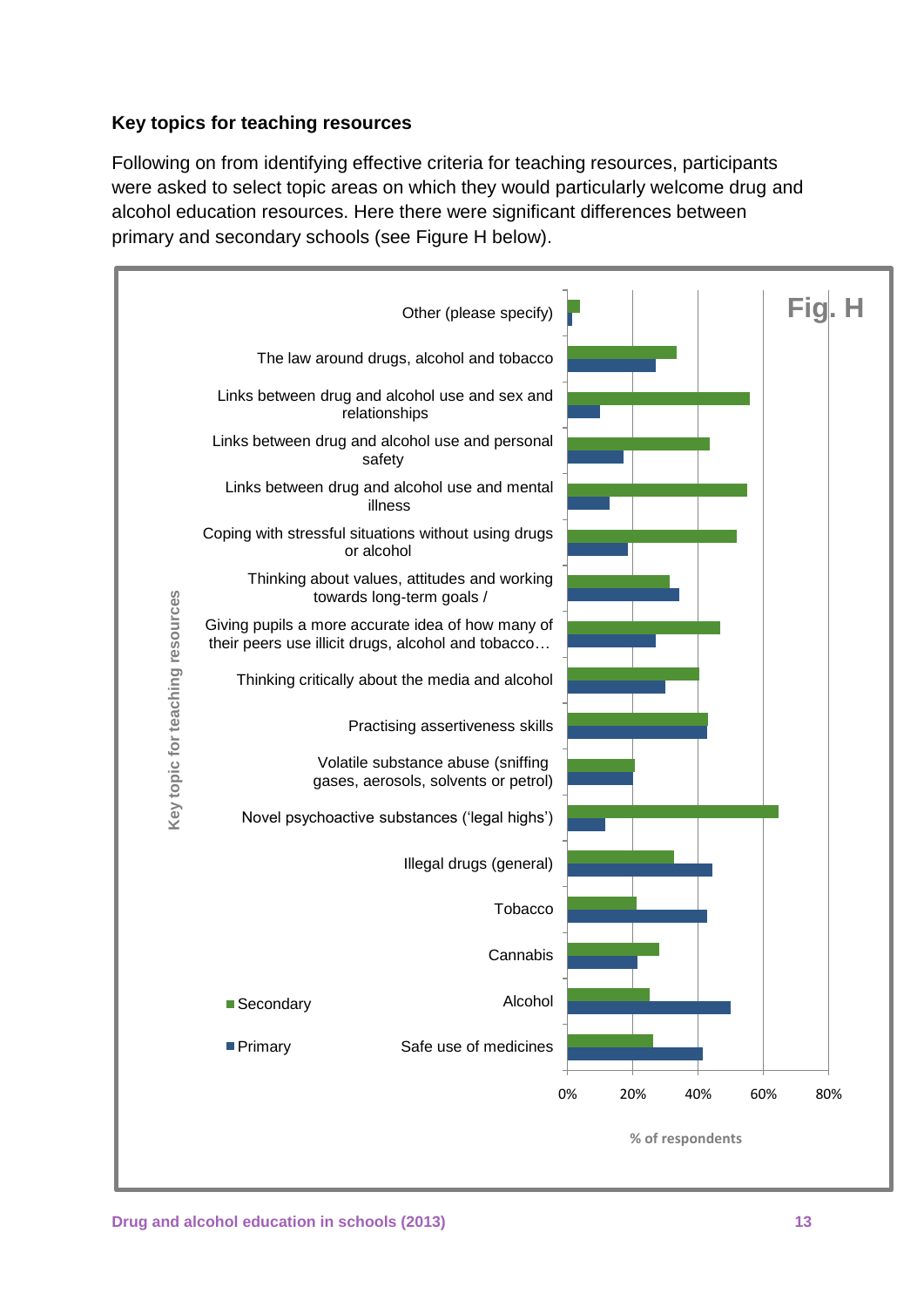Primary school respondents generally wanted substance specific-resources: alcohol (50%), tobacco (43%), illegal drugs (44%) and safe use of medicines (41%), as well as resources which encourage pupils in practising assertiveness skills. These data seem to reflect information gathered through follow-up interviews which suggests that primary school practitioners remain less confident in their ability to find effective resources for drug and alcohol education than those in secondary settings. Secondary teachers, while noting the need for more up-to-date resources, were often more positive about their ability to source resources.

The greater confidence of practitioners in secondary settings in identifying sources around alcohol, tobacco and illegal drugs in particular, is perhaps also illustrated through a greater focus on issues such as novel psychoactive substances (65% of secondary respondents), links between drug and alcohol use and sex and relationships, (56% of secondary respondents) and links between drug and alcohol use and mental health (55% of secondary respondents and 13% of primary respondents). This latter criterion was also picked up by interview respondents who noted that there was a lack of effective resources within this area:

*"I am under-resourced on some topics across PSHE but we have good resources for teaching drugs and alcohol. One area where there are still gaps is in the link between mental health and drugs and alcohol."*

The disparity in importance of different types of resources partially reflects the necessity of information targeted at different age groups. It also suggests, however, that while teaching within both settings utilises resources which consider decision making and assertiveness skills, primary drug and alcohol education remains more focused on information-led teaching, particularly around alcohol, tobacco and safe use of medicines. In secondary settings there remains a greater focus on linking drug and alcohol education to other behaviours and issues and around decision making. For example, 52% of secondary respondents would like more resources on coping with stressful situations without using drugs and alcohol.

Secondary respondents were also 20% more likely (47% of secondary respondents and 27% of primary respondents) to suggest the necessity for greater resources to assist in social norms approaches to drug and alcohol education in giving pupils a more accurate idea of how many of their peers use illicit drugs, alcohol and tobacco (countering the myth that "everyone does it"). For example, the recent publication of the Crime Survey for England and Wales suggests that drug use within those countries is now at the lowest levels since records began (Crime Survey for England and Wales, 25<sup>th</sup> July, 2013, Home Office).

#### **What resources are schools using for drug and alcohol education?**

The clearest outcome of this research is that there remains a lack of consistency in where resources are sourced and how they are chosen. While participants and interviewees suggested the importance of the local authority (primary settings), the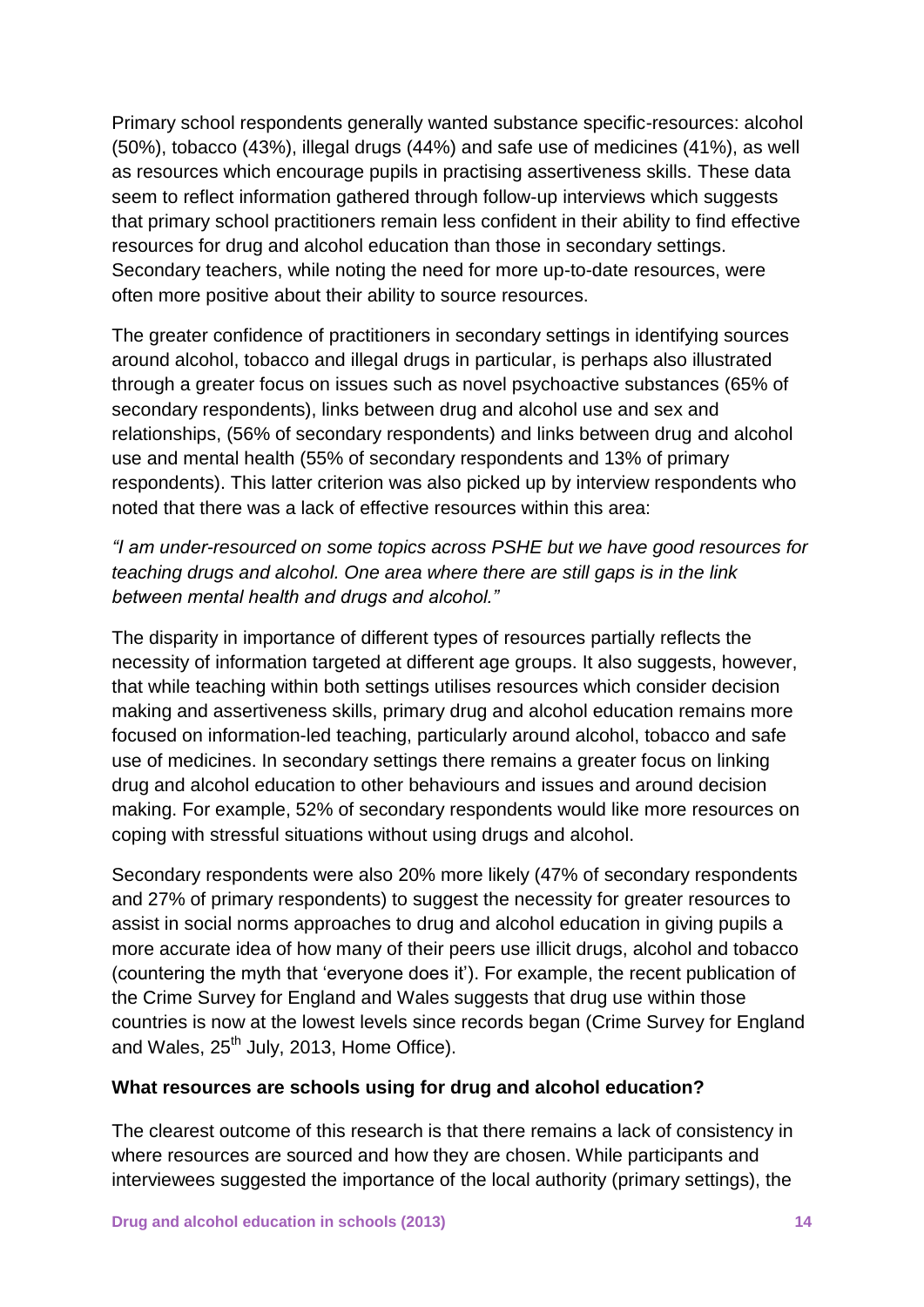FRANK website (secondary settings) and the PSHE Association (both settings) in finding classroom resources, only the FRANK website in secondary settings was selected by a clear majority of respondents. In comments and follow-up interviews it became clear that many teachers rely on open internet searches to source resources. While there are good resources available from different organisations on the internet, consistency of quality is variable and resources are not fully quality assured. In addition, many resources used have been produced in other countries. The making of resources in-school is also common by teachers who feel that they don"t have time to search out up-to-date resources which fit their setting. For example, one interview respondent indicated that most of the resources used within drug and alcohol education within their school had been put together by the participant themselves because, *"what needs to be covered changes so much"*, with a need for a new focus on issues such as legal highs and energy drinks. In order to build new resources the participant also made use of the FRANK website to gather factual information.

In other cases teachers rely on resources accumulated by the school over a number of years.

Key resources:

- At primary level the "Jugs and Herrings" approach was cited by a number of participants. This method refers to a research activity developed at Southampton University in the 1980's aimed at discovering children's knowledge of drugs in primary settings through a "Draw and Write" technique. It is unclear, however, whether this refers to the original resource produced by the Jugs and Herrings research - the Health for Life books - or local variations.
- At secondary level key resources cited were those provided by The Christopher Winter Project; the Alcohol Education Trust and Local Authority resources such as those provided by Islington Healthy Schools.

### **How are resources quality assured?**

The primary response among follow-up interview respondents noted that resources were predominantly quality assured through their own expertise and experience:

### *"Yes, they (resources) would be (quality assured) through my own experience of what makes a good resource and what is appropriate for the children at the school."*

While experienced PSHE or drug and alcohol practitioners may be well placed to identify good practice, this overall response suggests that more could be done to provide teachers with simple guidelines to quality assure drug and alcohol resources to avoid inconsistency of efficacy. A number of participants also used the PSHE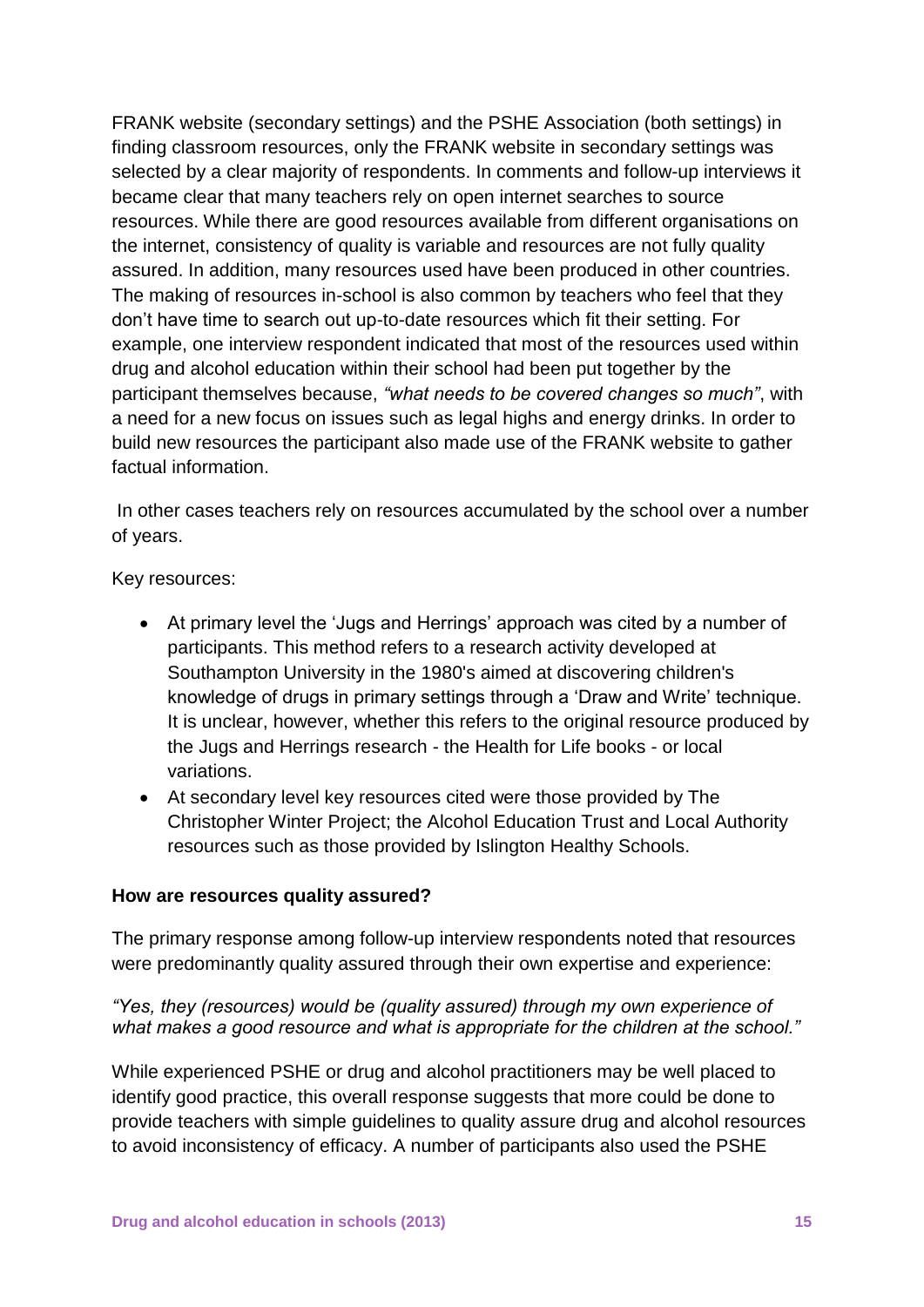Association to quality assure, although it is likely that this response is influenced by the percentage of respondents (55%) who were paid members of the Association.

### **External support for drug and alcohol education**

The majority of respondents (92%) accessed some external support for drug and alcohol education and prevention, and this came from a range of sources as indicated in the graphs below:



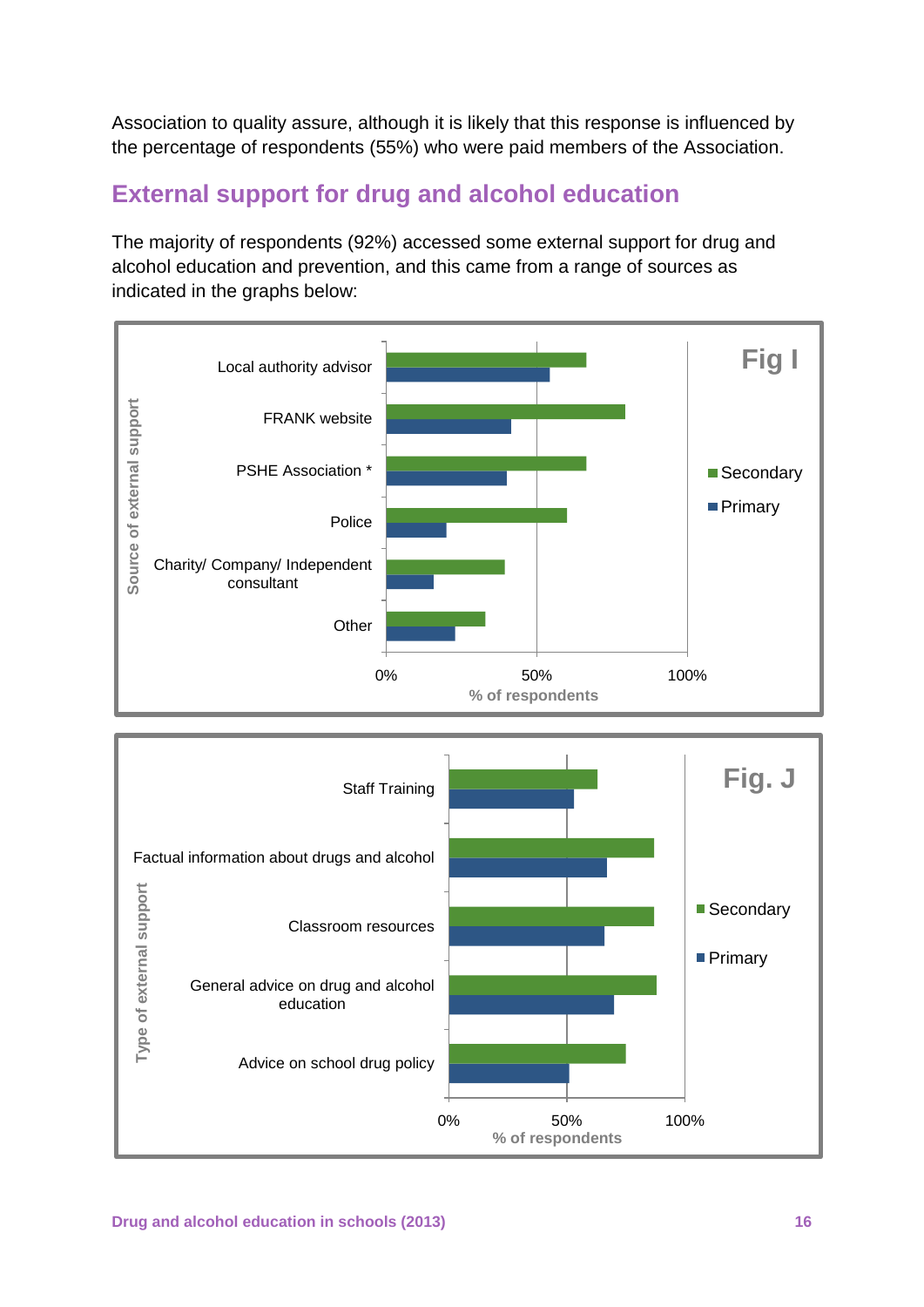

### **Support from local authorities**

Overall, the continued importance of local authority support across primary and secondary settings - where this still remains viable in a landscape of financial cuts is striking. In particular, participants noted the role of local authorities in advising on school drug policy and training staff.

Local authority support was cited by a number of respondents who commented on both its various forms, from youth services, healthy schools, and PSHE and drug and alcohol advisers, and the loss of local authority support due to economic cuts in local government funding.

Interviewees often underlined the role, or prior role where cuts had been made, of local authorities in supporting drug and alcohol provision within their institution. Interviewees highlighted the part played by local authorities in providing resources and external visitors to school and noted their interaction with local authority advisers. For example, one respondent noted:

"*We have been using the Islington Drugs Ed pack for a number of years and updated it within Croydon. It has very practical advice and lessons that continue to be relevant*".

Similarly an interview participant from Gloucestershire noted that their local authority provided an in-depth, anonymous online survey undertaken in year eight, year ten, and year twelve across the authority, giving schools access to detailed data which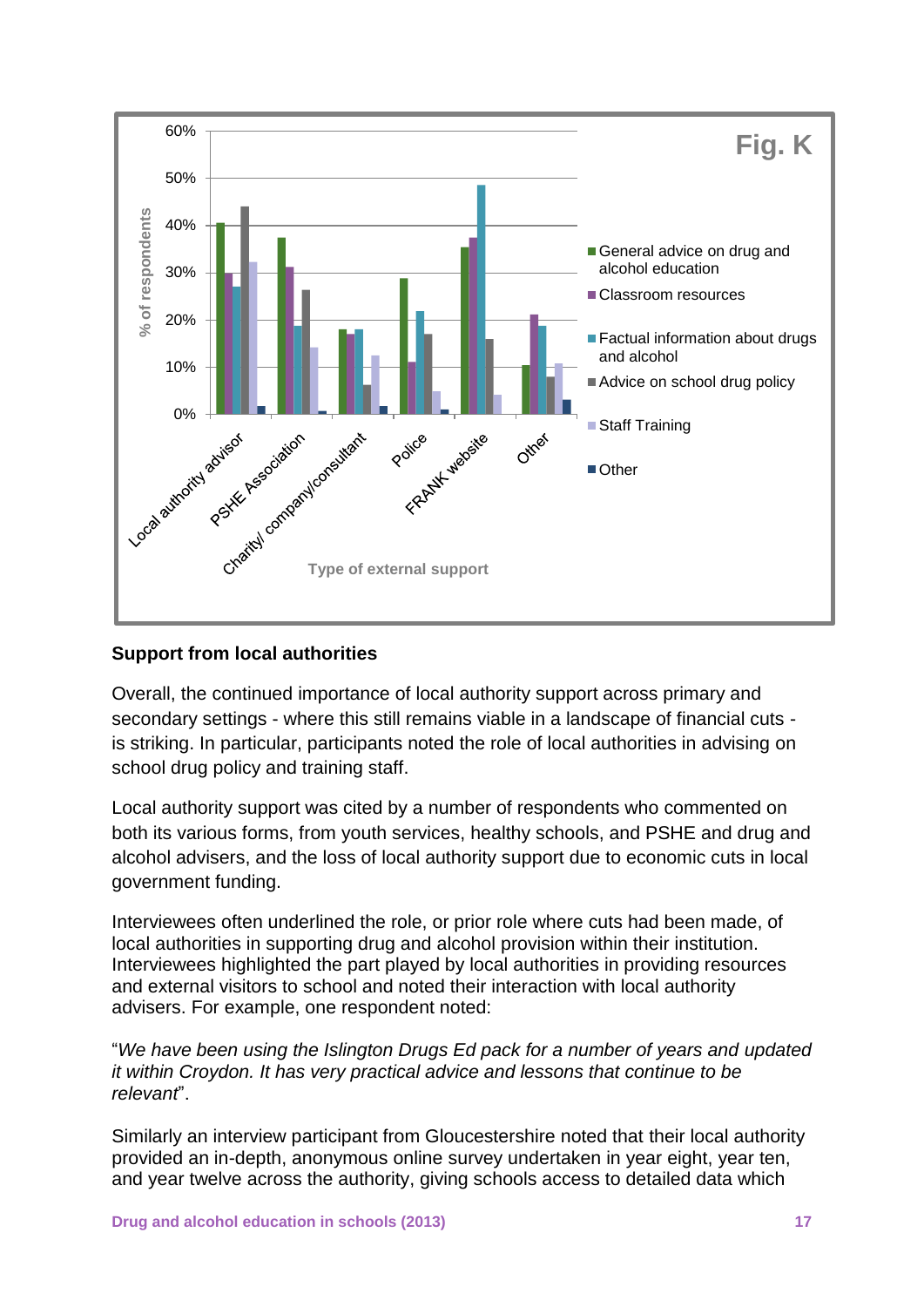can then be filtered down, *"nearly to the level of a tutor group to see if there are particular high incidences of any kind of drug and alcohol usage and identify trends which can then be addressed in teaching."*

However, reliance on local authorities, particularly in primary settings, could cause a reduction in quality of provision once services were lost. One primary settings participant noted that Northumberland authority had in the past delivered drug and alcohol education through a "Life Education Centre" van which would visit schools and provide education around alcohol, illegal drugs and tobacco. Once this programme was removed due to economic cutbacks the school took over drug and alcohol provision but this affected provision:

*"Before students' input was guaranteed because the programme was really effective, but now it has to be taught through science or circle time. The LEC van staff had more confidence in talking about sensitive issues than the teachers."* 

### **The PSHE Association**

The PSHE Association also offered the second most important source of advice on school drug policy across participants and was also a key external support with regards to general advice on drug and alcohol education and classroom resources; **these data must be treated cautiously, however, given that the majority of teachers were contacted through the PSHE Association** (55% were paid members of the Association, while a further 24% received emails from the PSHE Association).

#### **FRANK**

The FRANK website was key to providing general advice and factual information in relation to drugs and alcohol. This was the case across settings with the exception of independent institutions which relied less heavily on Local Authority support and were 35% more likely to use other external providers to train staff around drugs and alcohol education.

In highlighting the role of the FRANK website, interviewees tended to underline its use as a repository for factual and up-to-date information on drugs. A number of respondents, however, also noted that use of the website was integrated into their practice by using FRANK as a platform to encourage student-led research. Students would be given a particular substance to research and then asked to present and discuss their findings with the rest of their class:

*"One of the big things that have helped to break down prejudices within the school is by encouraging independent learning about drugs rather than being told whether they should or shouldn't take them. It is important to get them involved in their own research (often using the FRANK website) so they decide what is important and what is worth knowing so that they have highlighted the dangers for themselves"*.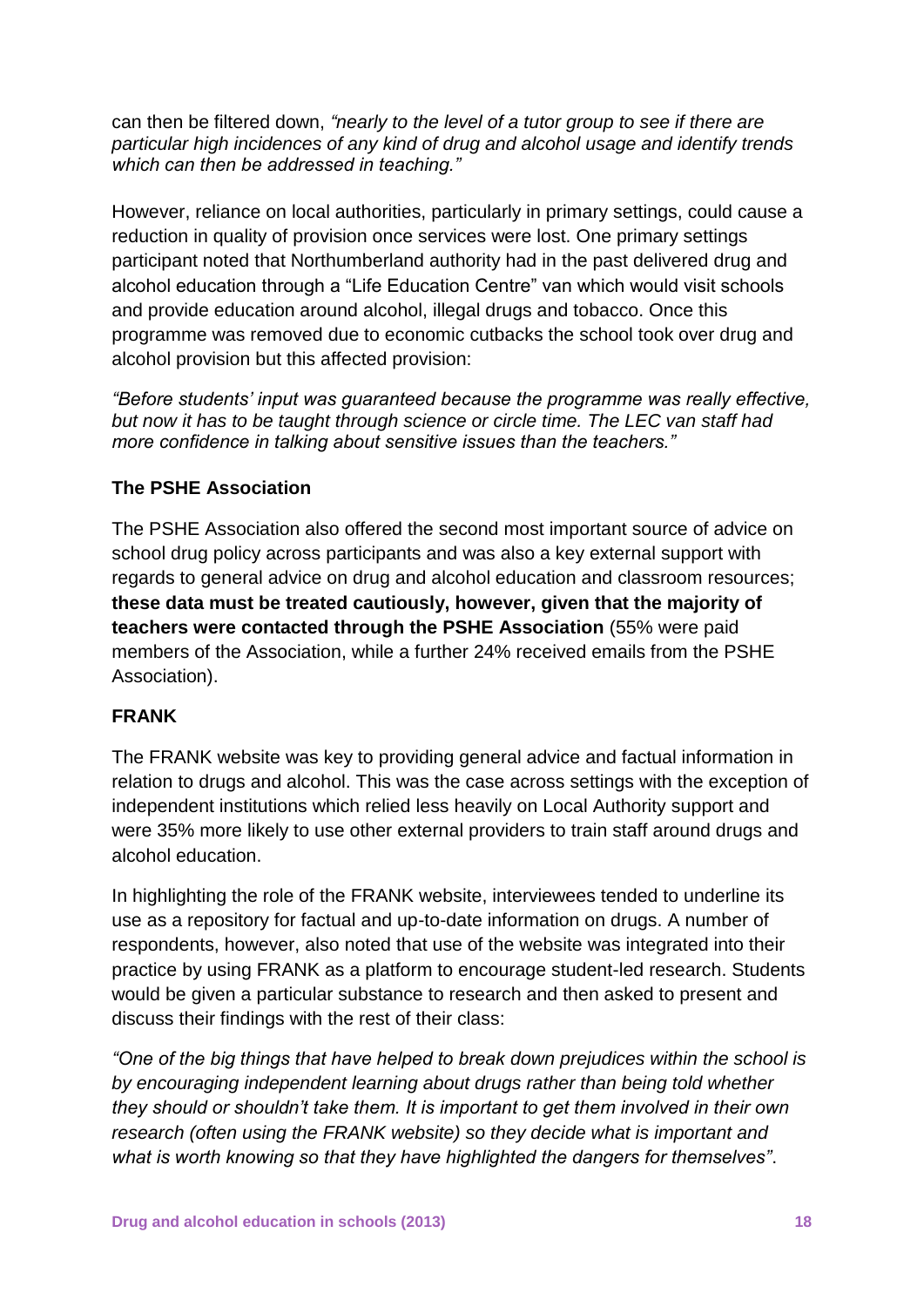### **Data by category of external support given:**

### **'School drug policy'**

Across both primary and secondary based respondents, and throughout the majority of settings, the local authority was considered to be the most important source of external support in devising a school drugs policy with 44% of participants overall selecting this option as opposed to the 26% who choose the next most popular criterion, the "PSHE Association".

The main exception to this trend lies in the relationship between independent schools and local authorities with only 18% of participants indicating that they utilise the local authority in this way. Independent school respondents were more likely to gain support from the PSHE Association (41%) (once more with the caveat that 63% of independent respondent were Association members) or from the FRANK website (27%). The small sample size for independent respondents should be borne in mind and these data treated as a cautious guide.

#### **'General advice on drug and alcohol education'**

For respondents in primary settings the local authority was also the most important source of information with 43% of respondents selecting this option. In secondary settings by contrast, participants were more likely to gather information from a range of sources, with FRANK the most selected external resource on 47%, the PSHE Association (44%), the local authority (41%) and the Police (40%), all remaining popular responses.

#### **'Classroom resources'**

Primary school based participants were again most likely to engage the local authority in provision of classroom resources, with 31% of respondents selecting this option as opposed to the 19% and 14% who opted for the PSHE Association and FRANK respectively. In secondary settings, by contrast, the FRANK website was the most popular source of external support on 49%, compared to the 38% of participants who opted for the PSHE Association and the 28% of respondents who selected local authority.

### **'Factual information'**

It is in this category that the importance of FRANK to drug and alcohol provision in secondary settings is most apparent. Among primary respondents the local authority (27%) and FRANK (21%) were important sources of information; for secondary respondents, however, FRANK (62%) was more than twice as popular as a source of external support as the next most selected option of "Police" (30%).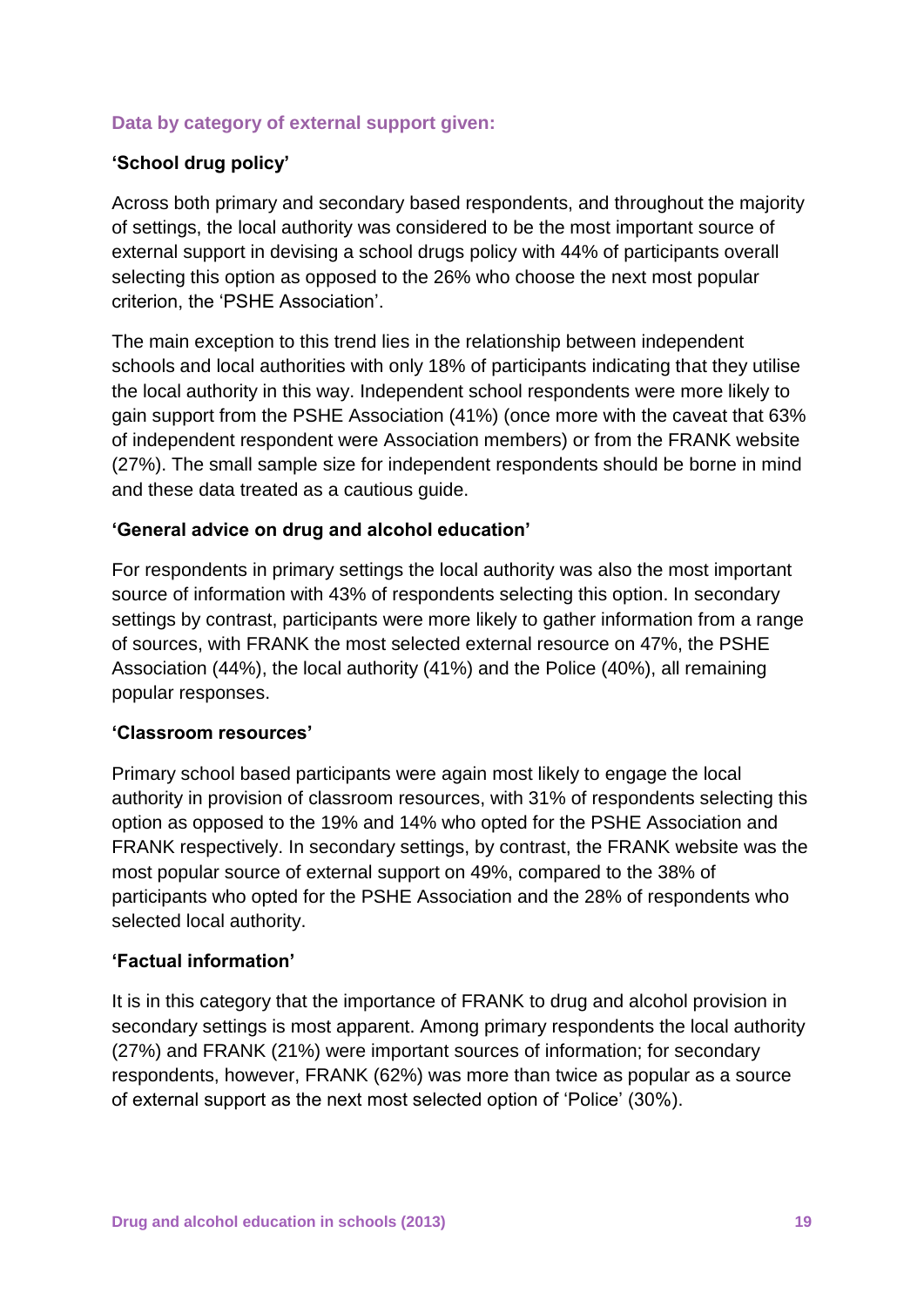### **'Staff training'**

In respect of staff training, respondents from primary (34%) and secondary (31%) settings relied on the support of their local authority, with the next most popular option overall being the PSHE Association on 14%. From the small sample available it seems possible that this trend is broken in independent schools where only 9% of respondents noted using their local authority for training, as opposed to 32% and 27% who had drawn on training support from the PSHE Association and other charities or company"s respectively.

### **Other sources**

In the questionnaire, participants were asked to specify other sources of external support, but tended to give further information about support around the categories already selected. Key findings from this and from the interviews included:

- The Alcohol Education Trust was cited by several respondents as an important external provider, with one participant noting that, *"The Alcohol Education Trust is brilliant and provides excellent and relevant resources which have proved to be very successful in PSHE lessons."*
- Participants also noted using the internet for external support and in particular the websites of the TES and NHS.
- Participants also identified the use of external speakers, such as those from organisations like Alcoholics Anonymous, as well as local providers of drug and alcohol safety sessions and theatre groups. A number of interview respondents noted that they would welcome more external drama groups; there is some concern, however, as to whether all drama groups are quality assured as providing best practice with an adult playing key roles to ensure that children are not asked to identify with sensitive roles, such as the drug user.

### **Impact of setting on drug and alcohol provision**

The limited sample size of respondents from several settings ensures that the following analysis must be considered as providing only cautious insights rather than concrete conclusions on differences in provision in various educational settings for drug and alcohol education.

### **Independent schools**

Responses from participants from independent settings generally reflected overall trends identified within the survey data. For example, see Figure L below: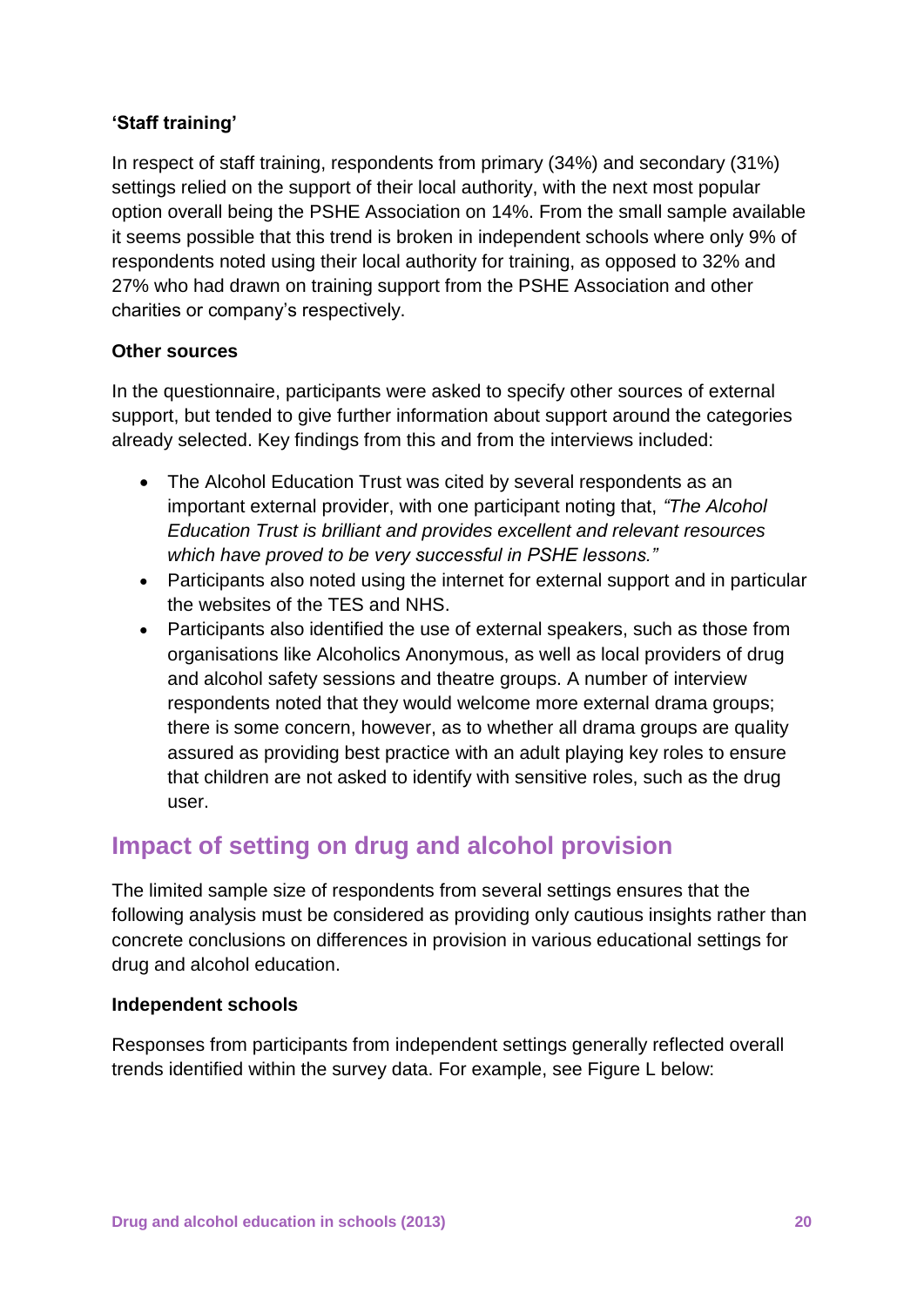

The main difference for this question was that independent schools were much less likely to use local data in planning their drug and alcohol education. Other areas where independent respondents differed from other interviewees included:

- An increased level of financial resources for staff training and less reliance on local authorities to provide that training; 9% of respondents from independent schools indicated local authority involvement in staff training compared with 31% overall.
- A focus on the requirement for teaching resources adapted to different institutional settings. Follow-up interview respondents noted that current resources were too heavily characterised by an urban aesthetic and focused on scenarios portrayed as occurring in areas of deprivation, leaving their pupils unable to engage with the resource.
- Greater popularity for resources which helped students in "Coping with stressful situations without using drugs" (73% of independents; 52% overall).

Follow-up interview respondents also suggested that independent institutions have more curriculum time to devote to PSHE and it was therefore easier to implement a "spiral curriculum" that builds on learning and knowledge throughout the key stages and to take pupils" out of curriculum time for extra PSHE when required. Respondents also noted the lack of resources around other forms of stimulants and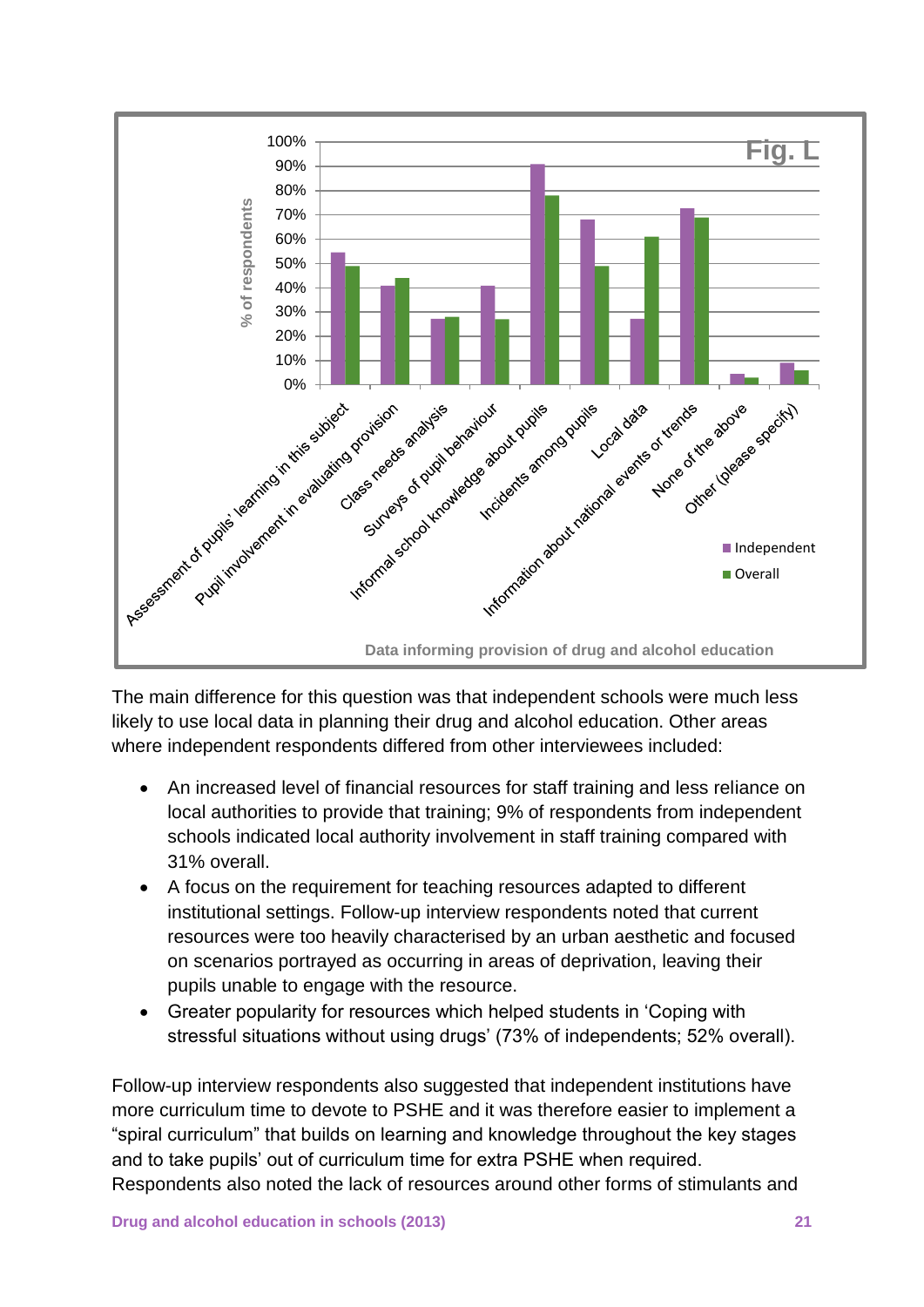steroids which were seen as constituting a particular concern in independent settings.

### **Special Educational Needs Schools (SEN) and Pupil Referral Units (PRU)**

The research incorporated responses from twenty SEN and PRU institutions. This is clearly too small a sample from which to make any detailed insights. The three points highlighted below are therefore meant only as a rough guide to issues which were highlighted by participants from these institutions, without any claims to wider universality.

- 1. Overall, participants from SEN and PRU units tended to reflect wider trends identified in other settings. For example, when asked to identify what criteria would make an effective resource, participants working in SEN schools or PRU, indicated broadly similar criteria to respondents from other settings.
- 2. There was an increased focus by participants on incidents among pupils in informing provision.
- 3. From the small sample available there was also an increased confidence in demonstrating best practice in supporting children and young people at risk.

Working in SEN and PRU settings also throws up other challenges depending on the needs of the pupils attending, which should also be considered. For example, one interviewee from an SEN setting for children with autism noted that resources had to be solid and robust due to the likelihood that they may be treated roughly:

*"We also need resources which are hardy because the children often have difficulties controlling their temper and resources can get destroyed quite quickly."*

### **Support for drug and alcohol education**

A key aim of this research has been to establish what resources might best assist practitioners in delivering effective drug and alcohol education. The table below shows the most popular forms of support indicated by respondents as likely to improve their drug and alcohol education provision.

| <b>Support required by teachers</b>                                      | <b>Overall</b> | <b>Primary</b> | <b>Secondary</b> |
|--------------------------------------------------------------------------|----------------|----------------|------------------|
| <b>Classroom resources</b>                                               | 81%            | 79%            | 85%              |
| Best practice guidance                                                   | 57%            | 51%            | 56%              |
| Updates on policy developments relevant to drug and<br>alcohol education | 53%            | 43%            | 56%              |
| Case studies of good practice from other schools                         | 50%            | 47%            | 53%              |
| Updates on research about effective drug and alcohol<br>prevention       | 45%            | 34%            | 50%              |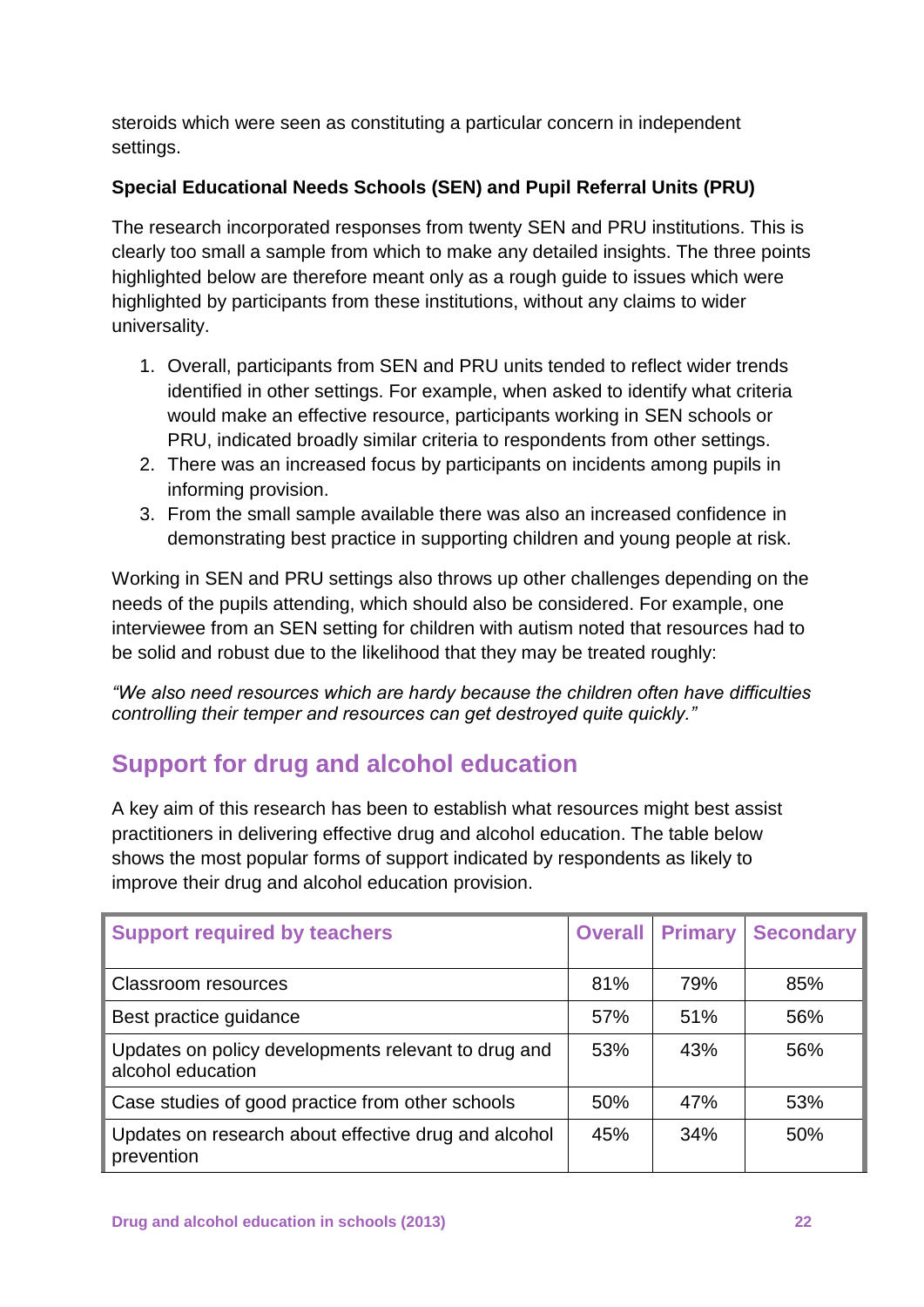| Advice on assessing pupils' learning and evaluating<br>drug education provision   | 41% | 30% | 49% |
|-----------------------------------------------------------------------------------|-----|-----|-----|
| Resources to help assess pupils' needs                                            | 40% | 33% | 44% |
| Advice on working with parents                                                    | 40% | 39% | 44% |
| Targeted resources for working with pupils seen as 'at<br>risk'                   | 35% | 20% | 41% |
| Information on supporting pupils with drug or alcohol<br>misuse in their families | 33% | 37% | 30% |
| Opportunities to network with other practitioners and<br>experts in the field     | 31% | 20% | 31% |
| Advice on selecting external providers of drug<br>education                       | 28% | 14% | 34% |
| Other (please specify)                                                            | 0%  | 0%  | 3%  |

Across all settings there is a strong desire for more classroom resources with 81% of participants - rising to 85% for secondary settings - identifying these as the most important assistance that the new ADEPIS service would be able to provide.

Using responses to other survey questions, such as the criteria for effective resources, as well as discussions with follow-up interview participants, it is possible to indicate that this desire for more classroom resources seems to mask more complicated information. For example, while in all settings the importance of classroom resources undoubtedly represents a genuine need, in primary education the requirement for more resources may illustrate a lack of knowledge in relation to existing resources such as the "Jugs and Herrings" Health for Life work schemes and the necessity for new and visible resources to be produced.

In secondary settings, survey data combined with qualitative data derived from follow-up discussions suggests that the key need for classroom resources more often rests on the requirement for them to contain "up-to-date information". As one respondent in a secondary academy noted, *"the hardest thing is to find up-to-date materials".* Indeed, all secondary respondents participating in the follow-up interviews used the term 'up-to-date' within the course of the discussion, frequently noting that they no longer had time to research "up-to-date" resources or policies, and sometimes indicating a fear that the pupils would have greater knowledge than themselves around novel drugs trends. Secondary participants were therefore also more likely to require resources around new drugs such as novel psychoactive substances. In addition, they were more concerned that new resources should be targeted at specific settings; for example, resources targeted at pupils of independent schools may need to reflect the visual aesthetic of their audience or they may be unable to identify with scenarios presented.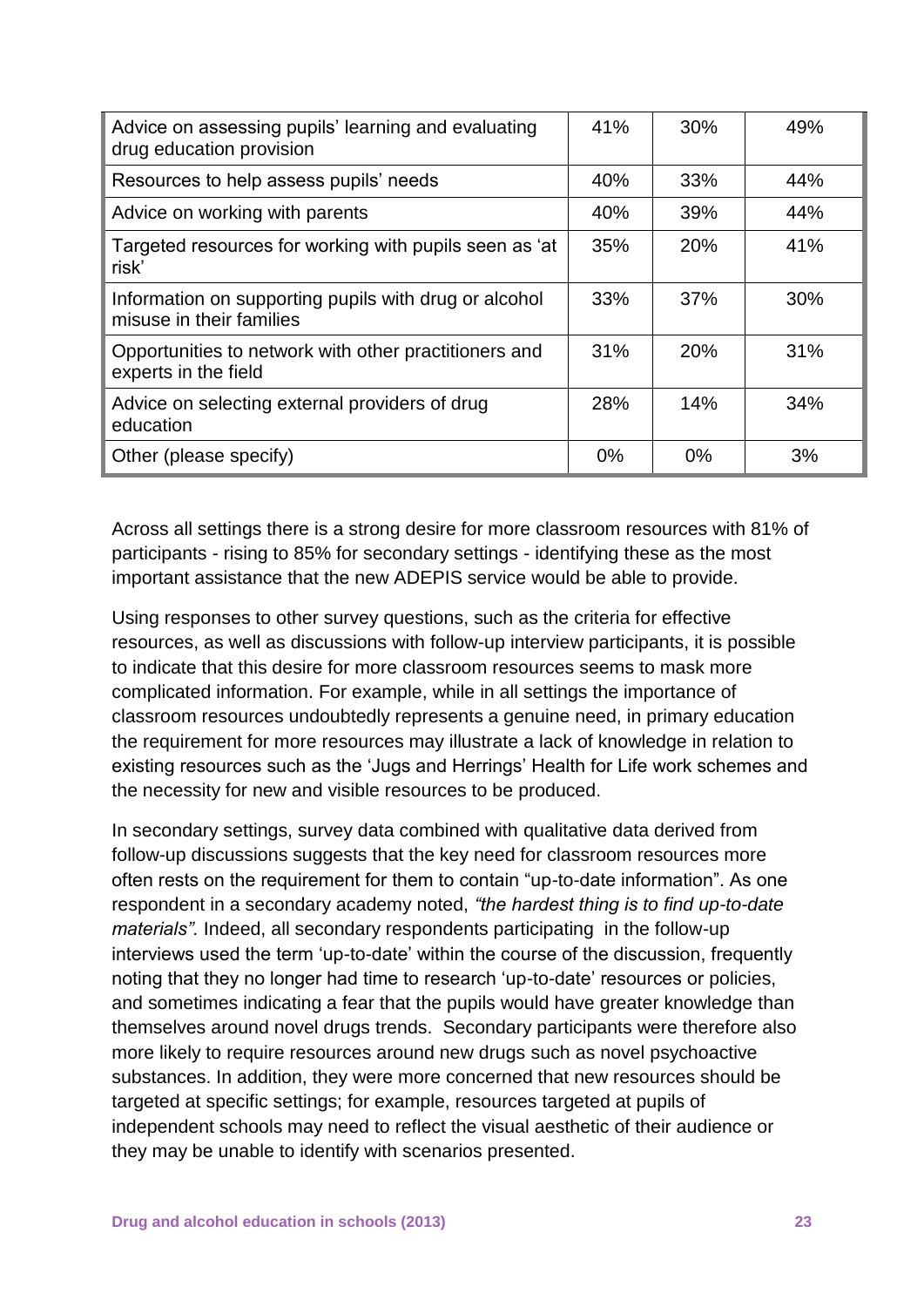Following classroom resources, the next three most popular responses within the survey were best practice guidance (56% overall; 56% secondary; 51% primary), updates on policy (52% overall; 56% secondary; 43% primary) and case studies of good practice (49% overall; 53% secondary; 47% primary). The focus on these resources appears to indicate a clear desire among respondent practitioners to offer students best practice teaching in drug and alcohol education, as well as implying a certain lack of confidence in remaining up-to-date with best practice trends and a changing drug and alcohol, or PSHE policy landscape. One follow-up interview respondent noted that laws around drugs and alcohol are often in flux and highlighted the recent discussions over the classification of Khat as an example of the need to be kept up-to-date with policy shifts:

#### *"I mean Khat is being banned, (but it is) hard to keep up with what is banned and what isn't all the time."*

The data produced by this research therefore seems to indicate that in a number of cases there remains a gap between the best practice that teachers would like to implement and the reality of practice under current constraints. This is further illustrated here by the smaller proportion of respondents from all settings selecting resources to help assess pupils" needs, and help assess pupils" learning, at 40% and 41% respectively; although secondary respondents were more likely to identify these categories. This disparity seems to further underline a lack of confidence in successfully implementing assessment of drug and alcohol education.

One further point that may be made in relation to these data is around the category, "Advice on working with parents" which was selected by 40% overall: 39% of primary respondents, and 44% of secondary respondents. This issue was also raised by a number of interviewees. In primary settings a number of respondents noted that parents were often uneasy with drug and alcohol education being taught and required advice on how to mitigate these concerns; while in secondary settings two respondents noted that local external support, such as the local authority, had previously assisted in engaging parents with the PSHE scheme of work within schools, but that this support had now been withdrawn leaving the teachers themselves feeling less confident about working with parents:

"*The most important service that ADEPIS could provide would be on working with parents. The school used to offer workshops for parents using the local drug advisory service and parents used to really appreciate it but teachers don't have the confidence to deliver these sessions (even if they are very experienced)…this is a need that is now sorely missed.*"

### **Concluding remarks**

This research provides valuable insights for both ADEPIS and others who support schools or provide resources around drug and alcohol education.